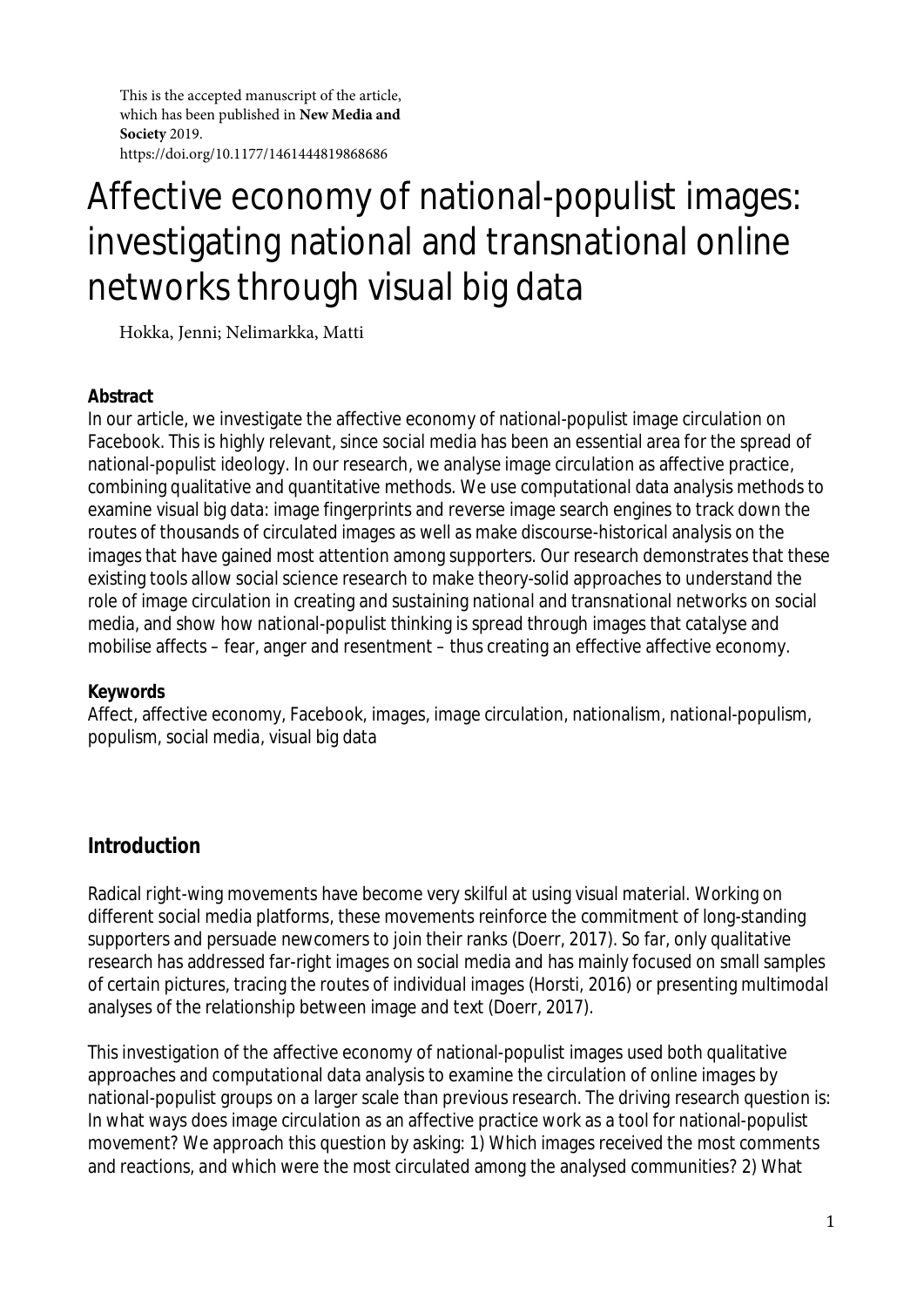kinds of images received the most attention among the analysed communities? 3) Through what routes were images circulated a) transnationally and b) among local, national Facebook communities? Thus, we approach affective economy of national-populist image circulation from three different angles: by sorting out the images that have most mobilized affective attention among supporters, by analyzing the political discourse of these images and by investigating the national-populist movements' mutual connections across groups, platforms and countries.

The study was grounded in the theory of affective economy developed by Sara Ahmed (2004a; b), whose influential works have depicted how racism and extreme nationalism gain power from collective emotions and affects, such as feelings of danger, attachment and hate. These affects acquire more value through the constant repetition of the signs and figures associated. Affects do not reside in these signs but they are an effect of their circulation.

Examining images is vital to exploring the affective economy. Images can reduce complex political issues to simplistic visual frames (Zelizer, 2010: 1). Images amplify and modify affect (Proitz, 2018: 551) as audiences and users convert their affective judgements and understandings of their identities into images and associated dispositions, expressions and connections. Thus, images are not merely representations but become networks of associations and affects in time and place (Carah, 2014: 138). Images arouse discourses of shared emotions and responses, highlighting the collective dimension of affective meaning-making (Nikunen, 2015: 22). It, therefore, is important to determine the extent of the circulation of national-populist images to understand the role of social media platforms in the increasing popularity of these movements.

Although ground-breaking in cultural studies, the theory of affective economy is rightly criticised for conceptual inaccuracy (Wetherell, 2012: 156–160). Consequently, Margaret Wetherell (2012) proposed studying affect as social action. Affects should be located, 'not in endless and mysterious circulations, but in actual bodies and social actors, negotiating, making decisions, evaluating, communicating, inferring and relating' (Wetherell, 2012: 159). Image circulation, too, is an affective practice, exercised by social actors and enabled by social media platforms. Through sharing and circulating images, and commenting and reacting to the shared images, members of the national-populist Facebook groups can express their emotions and political views, express their belonging to the group, and strengthen the shared affective and political meaning-making in the group. Ahmed's (2004a; b) theory of affective economy and Wetherell's (2012) conceptualisation of affect as practice were operationalised in this study combining quantitative computational methods and qualitative approaches. The analysis demonstrated how affectivity gains force from transnational networks and how the circulation of national-populist images creates an effective affective economy.

#### **Affective economy and national-populist images**

Affectivity is a widely debated concept, with varying definitions among and within scientific fields from neuroscience to cultural studies (Nikunen, 2019). In this article, we understand affect as an immediate emotional reaction to something. This reaction is not merely biological, innate or primary but is shaped by conscious experiences and meaning-making processes. Affect is not merely an individual reaction but is influenced by cultural norms and practices and social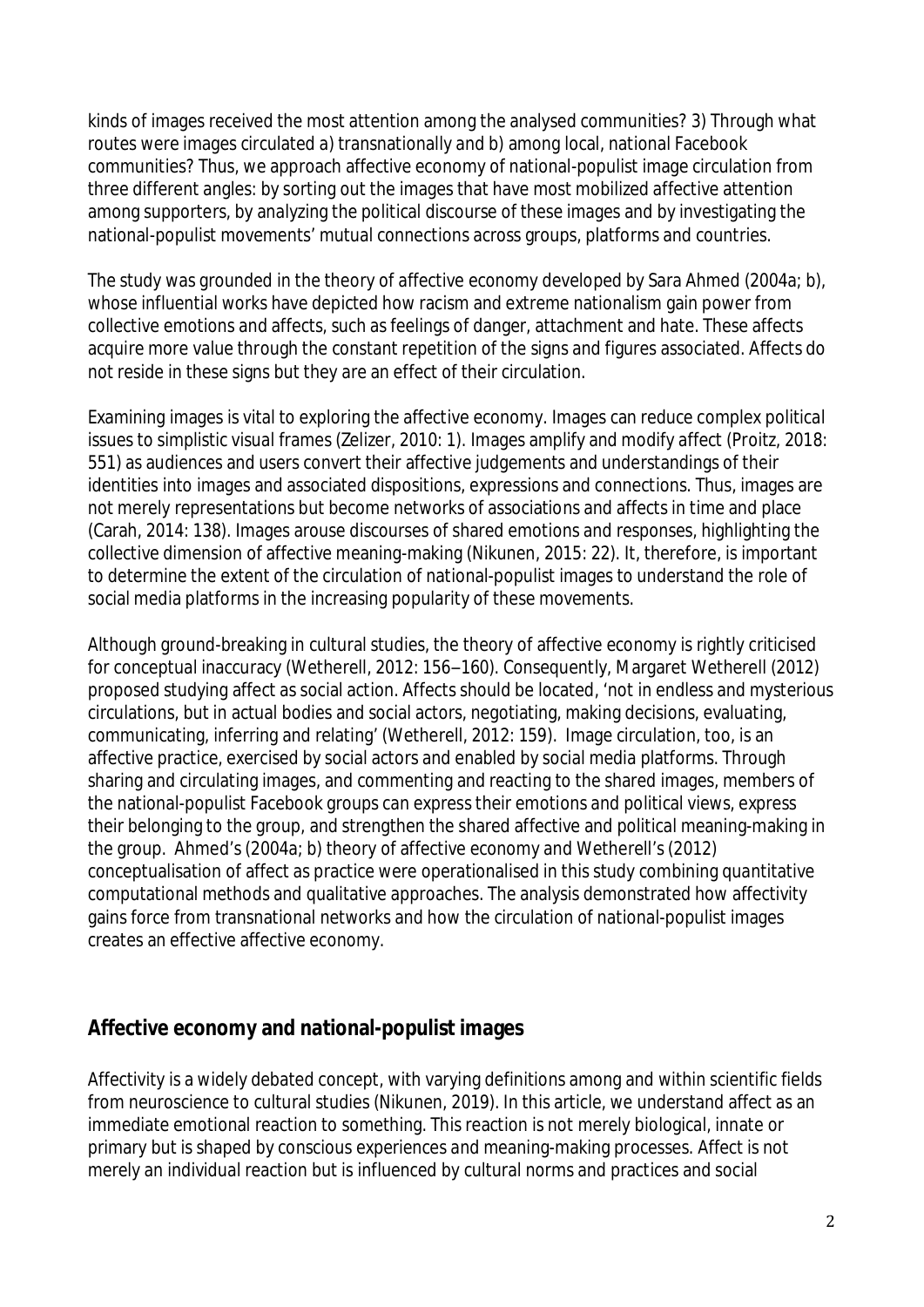structures. Affect thus has a collective dimension, visible in the ironic, hateful, fearful and compassionate responses in public debates and events (Nikunen, 2019; Wetherell, 2012: 140– 160).

Wetherell (2012) proposed analysing affects as practices. Identity, affect, legitimacy and social practice are closely interwoven. Affective practice is the 'moment of recruitment and often synchronous assembling of multimodal resources ' (Wetherell, 2012: 159) when humans, as both biological bodies and social actors, negotiate, evaluate, make decisions and communicate based on their personal experiences, social structures and cultural norms. Affective practices mark racial, gendered and class boundaries as emotions of fear, disgust and shame deeply intertwine with conscious and socially shared cultural and political understandings (Ahmed, 2004a; Nikunen, 2019; Wetherell, 2012).

In Ahmed's (2004a) theory of affective economy, affect becomes more powerful through circulation. The affective economy aligns signs, figures, objects and ideas, which gain affective value through circulation (Ahmed, 2004a: 67). Thus, based on signs, figures, object and ideas, affects appear in discursive form. What gives value to affect is the history of affective practice and its entanglements with other social practices and formations (Wetherell, 2012: 159). Affect thus has a historical dimension.

In political science, discussion on the role of affects and emotions has been rare, but the rise of populism has drawn attention to affectivity as the insufficiency of economic and social-structural explanations has been shown. Many studies (e.g. Crociani-Windland and Hoggett, 2012; Da Silva and Vieira 2018; Demertzis 2006) have connected the success of populism to supporters' feelings of resentment and *ressentiment* (on their differences, see Demertzis 2006). For example, Capelos and Demertzis (2018) investigated how the fusion of anger, fear and hope in complex blends of resentful or *ressentiment-ful* affectivity leads to certain political actions, such as support for populist parties. Salmela and Scheve (2017) proposed that the mechanism of *ressentiment* explains how negative emotions, such as fear and insecurity, transform through repressed shame into anger, resentment and hatred towards perceived 'enemies' of the self. However, Salmela and Scheve (2018) claimed that the emotional processes of right-wing and left-wing populisms' emotional processes differ from each other. According to them, right-wing populism is characterized by repressed shame that transforms fear and insecurity into anger, resentment and hatred, whereas in left-wing populism, acknowledged shame allows individuals to self-identify as aggrieved and humiliated (Salmela and Scheve, 2018). These studies on populism and affectivity, however, acknowledge but do not analyse the significance of the role of social media in the rising popularity of populism.

Populism and its definition have been debated in social sciences. There is no consensus if it is a thin or thin-centred ideology or no ideology at all but a political logic, strategy or style (Moffit and Tormey, 2014). We do not view populism as an ideology but agree with Brubaker's (2017a) understanding of populism as a discursive, stylistic repertoire with certain discursive elements (e.g. majotarianism, anti-institutionalism and the claim to speak in the name of people) and a 'low style' that values simplicity over complexity, first-hand experience over expert knowledge, and attention and provocation over politeness and political correctness. This discursive and stylistic repertoire can be elaborated in very different directions, used with varying emphasis and linked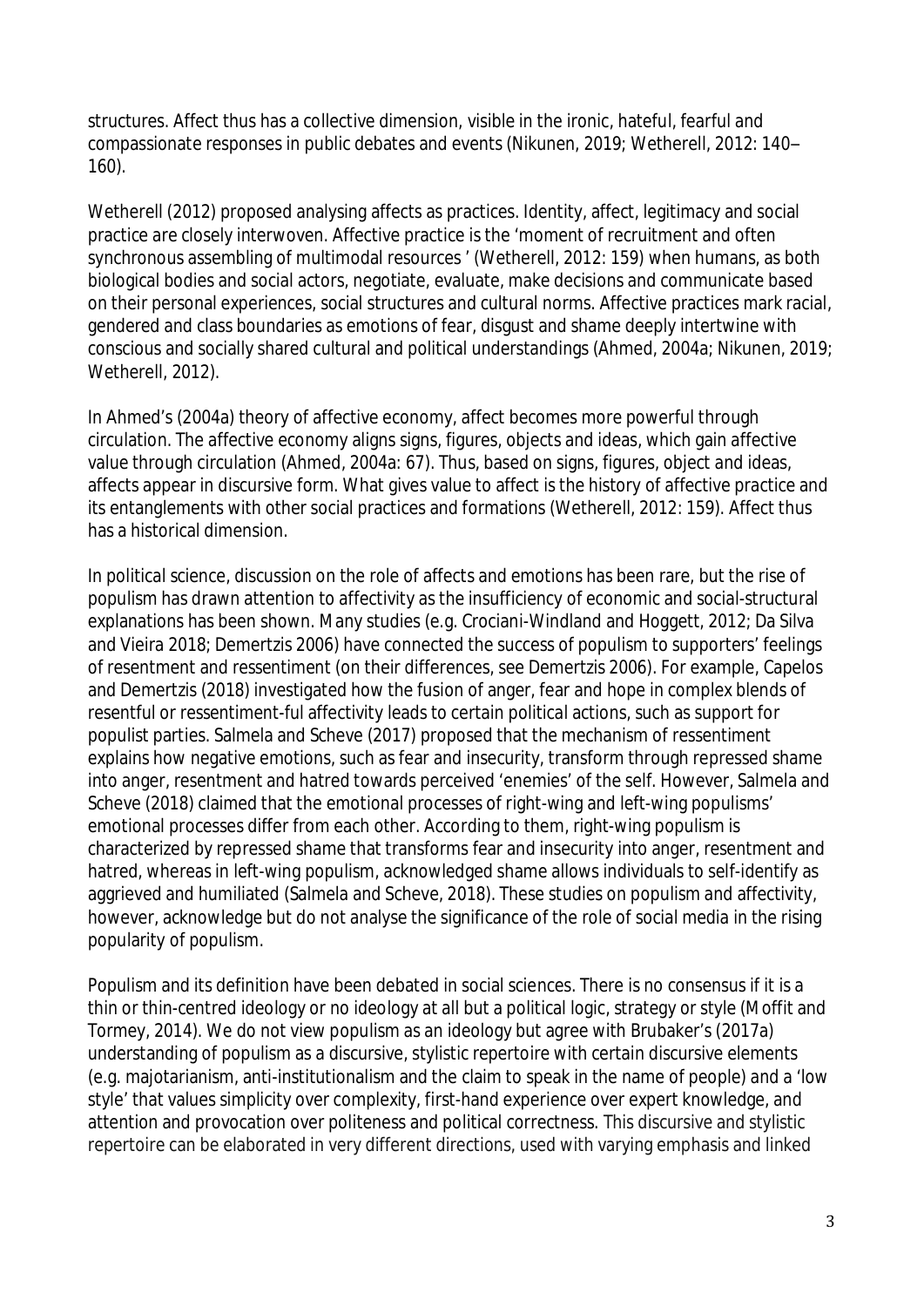with political projects on the right and the left. Populism is neither a presence nor an absence but a matter of degree.

Populism claims that we live in exceptional times demanding exceptional measures. Affective practices and emotional responses are essential for populism's success. It depends on affective investment in politics and faith in the idea of returning power to the people. However, populism is also based on affective disinvestment from representational politics and a lack of faith in political systems. (Brubaker, 2017a: 380)

Most researchers (e.g. Aslanidis, 2016; Brubaker, 2017a; b; Freeden, 2017; Mudde and Kaltwasser, 2012: 9) agree that populist thinking is chameleonic, malleable and usually attached to a leftist or rightist ideology or a hybrid version. The Finnish populist movement, like many European populist movements, is highly intertwined with nationalism. In national-populism thought, the horizontal and vertical dimensions of the borders between 'us' and 'them' come together. Those entitled to belong to the 'people' are the 'ordinary people' who present the right nationality and way of life. Nationality is inherited; official nationality is not adequate as national-populists see different origins, even over generations, as a threat to the nation-state. In the vertical dimension, the elite political and economic rulers are represented as distanced from the hardships of 'real people'. Horizontally, they are understood as culturally deracinated, rootless cosmopolitans who do not belong to the nation-state. National-populists suspect that the elite is more interested in the rights of minorities and distant others than the majority and the people of the 'nation'. Nationalpopulists believe that the elite's opening of borders and protection of immigrants will ruin the nation, while those who try to save the nation-state from the elite's mistakes are accused of racism (Brubaker, 2017b).

The national-populist ideology penetrates the material analysed in this study. The nationalism in our case is extreme and views the success and rescue of the nation as the sole purpose of action without any other moral preconditions (Audi, 2009). As in several other European nationalpopulist movements (Alessio, 2015; Berntzen and Sandberg, 2014; Betz and Johnson, 2004; Ekman, 2014; Keskinen, 2013), the 'people of the nation' has a highly exclusionary meaning. These movements are anti-Islamic, racist and mostly extreme rightist. In addition to the elite, leftists, the 'tolerant' and all people not seen as 'white' are treated as threats to the nation-state and depicted hatefully.

European national-populist movements have become very skilful at using social media to spread their ideologies nationally (Ekman, 2014; Koster and Houtmann, 2008; Tateo, 2005) and transnationally (Caiani and Kröll, 2015; Caiani and Wagermann, 2009; Doerr, 2017). Social media matches the populist discursive and stylistic repertoire that simplifies, dramatises and emotionalises political discussion (Brubaker, 2017a). On social media, national-populists can frame public issues in their terms, construct threats by accumulating anecdotal evidence, self-socialise and show their loyalty by liking and sharing, and confirm their worldviews with ideologically consistent content (Krämer, 2017). Images are an especially important tool for transnational social media activity as they can overcome language barriers.

Image circulation is an affective practice. It is an activity that is spurred by emotions and feelings, which are essential for the formation of political identity. In our case, image circulation is a national-populist political activity through which its supporters are able to connect with similar-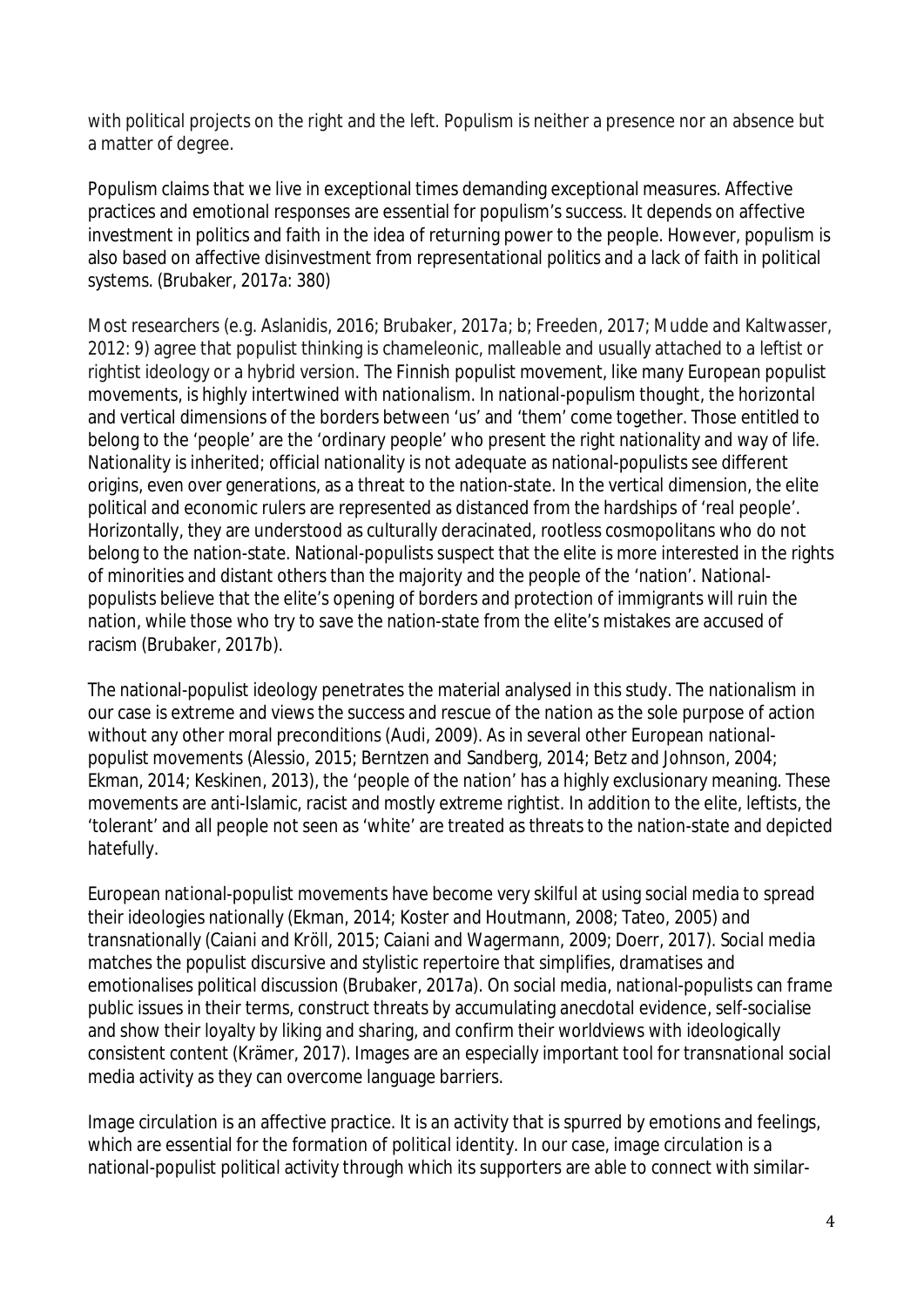minded people: to tell their opinion, express their urge to belong to this group, and to create and strengthen group's shared political view. Circulating images indicates that the sharer has invested her/his affective attention to these particular images, and used her/his time for political action that s/he considers meaningful. Images that are most commented, have received most reactions, or are most often circulated, have been such that they have been most strongly approved in this group. These images have best corresponded to the shared identification (Wetherell 2015: 155) and to collective meaning-making (Nikunen 2015:3) of the national-populist movement.

Images have more power than text to catalyse collective affects and feelings because they can convert the abstract, distant and complex into the concrete, proximate and simple with affective significance for large audiences (Proitz, 2018). Images bind a network of associations and affects in time and place and can be tracked and responded to. Affective judgements and understandings of the identities can be converted into images and associated dispositions, expressions and connections (Carah, 2014). Social media platforms on which image sharing is an essential function have become homes for national-populist movements.

#### **Circulation of images in online spaces**

In social science, the circulation of images, both still and audiovisual images, has been investigated from numerous perspectives. Some studies view image circulation as a prominent use of media (Carah, 2014; Highfield and Leaver, 2016), and others scrutinise circulation of memes, often following reversioning of certain themes (Bayerl and Stonow, 2016; Boudana et al., 2017; Kligler-Vilenchik and Thorson, 2016; Topinka, 2018). Many studies treat image circulation as platform politics from the user's perspective: the researcher seeking images related to a particular public case analyses the material that platforms offer (see Matamoros-Fernandez, 2017; Sumiala and Tikka, 2011). In another method, the research tracks and follows one or several images or videos by either manually searching particular sites (Doerr, 2017; Kraidy, 2012) or using reverse search engines (Horsti, 2016). In a large-scale pilot study, O'Halloran et al. (2016, 2018) used multimodal analysis visualisation to investigate where images of a particular journal were republished and how they were recontextualised. Similarly, Pearce et al. (2018) developed various methods from network analysis to image sorting to identify similar images and their circulation in online communities.

Extensive studies on image circulation in computer science have found that image resharing, which drives circulation, is rare. In 2013, only about 5% of images uploaded to Facebook were reshared or circulated (Dow et al., 2013). Some images are reshared frequently, and others only a few times; image resharing, therefore, follows the power-law distribution. Dow et al. (2013) showed that high levels of image resharing on Facebook occurs through two mechanisms. First, well-known, highly followed users upload images that their immediate followers reshare. Second, relatively unknown individuals upload images reshared in a more viral way. Both mechanisms can generate similar levels of resharing, suggesting that prominent social roles are not the only explanatory factor; the content and its attributes also are. However, Dow et al. (2013) used only a single mechanism to observe image resharing, limiting the analysis to, for instance, reuploaded versions of the same images. Due to various affordances, social media platforms with such limitations may challenge these results (cf. Pearce et al. 2018; Gibbs et al., 2015).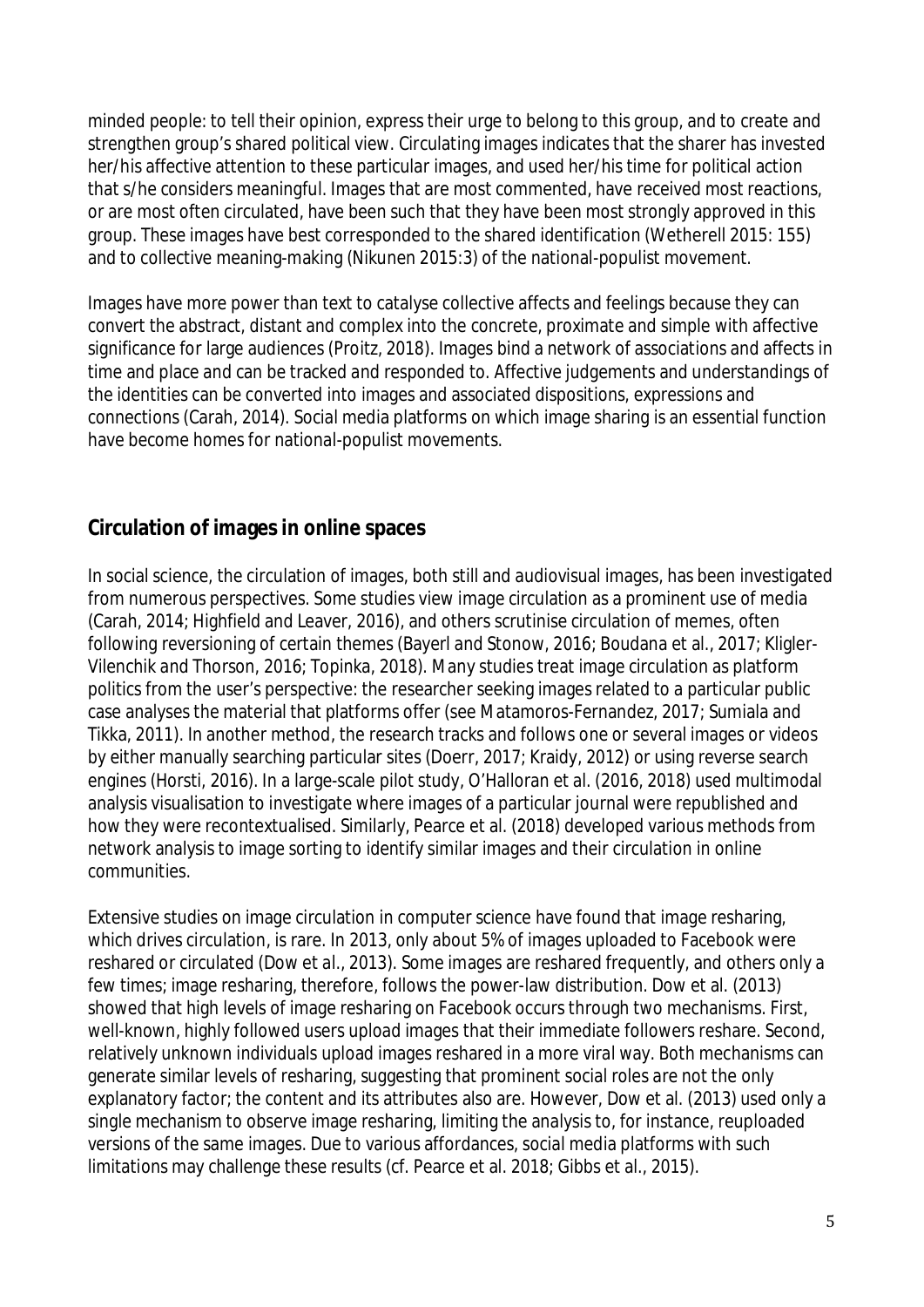Recently, researchers examined content circulation within single platforms. Zannettou et al. (2018) found that most images in a dataset of 14,000 memes (on meme-collection platform) emerged from platforms such as YouTube, 4chan and Twitter. These platforms benefit from fringe communities, who use them to share politically motivated memes. Researchers have argued that platform and design and users cultures also impact image circulation as an activity (Gibbs et al., 2015; Pearce et al. 2018). These findings demonstrate the important roles of platforms in image circulation.

#### **Methods**

Research on affective practices 'may sketch out [the] affective canon of a particular group or community', and moreover, the 'shared emotions across a particular social media site [...] illustrate the collective dimensions of affective meaning-making' (Nikunen, 2015: 3). We understand the number of reactions and comments and the time of circulation as evidence of the collective nature of emotions and shared interpretations of images.

Following Wetherell (2012), we sought to illustrate the process in which affects and circulation come into concrete being. Affect does not just float around, but there are actual bodies and social actors who negotiate, evaluate and communicate when images are circulated. Furthermore, if affect becomes more powerful through its circulation, as Ahmed (2004a) has proposed, then it is necessary to know what kind of imageries receive the most responses and how they move among sites. Understanding what kind of communicative acts are behind the transmission and circulation of national-populist images, therefore, is significant.

#### Data selection and collection

As the social media platform studied in this research on the affective economy, we chose Facebook as it is widely used in Finland, and its algorithmic system is known to favour image sharing. We collected data from ten Finnish national-populist Facebook communities (pages or groups<sup>1</sup>; see the Appendix). These communities are important forums for national-populist discussion in Finland, where we chose to study national-populist image uses for several reasons. First, Finland has high use of social media and the Internet, making this infrastructure readily available to social movements (Castells and Himanen, 2002; Official Statistics of Finland, 2019). Second, nationalism-populism and political polarisation, although historically low, have seen rapid growth, most recently in response to the 2015 spike in asylum seekers (e.g. Bengtsson et al., 2014; Palonen, 2018). Third, the main language of 90% of people in Finland is Finnish, which is not spoken in any other country. Thus, Finland presents an interesting example of how social media images may transcend language borders even among communities that highly value nation and national languages. The developed communication infrastructure serving image circulation,

<sup>&</sup>lt;sup>1</sup> Facebook groups and pages provide different affordances. Groups focus on user-generated content, while pages highlight page managers' content production. We use the term *community* to refer both and mention *groups* and *pages* separately to refer to a particular type of community.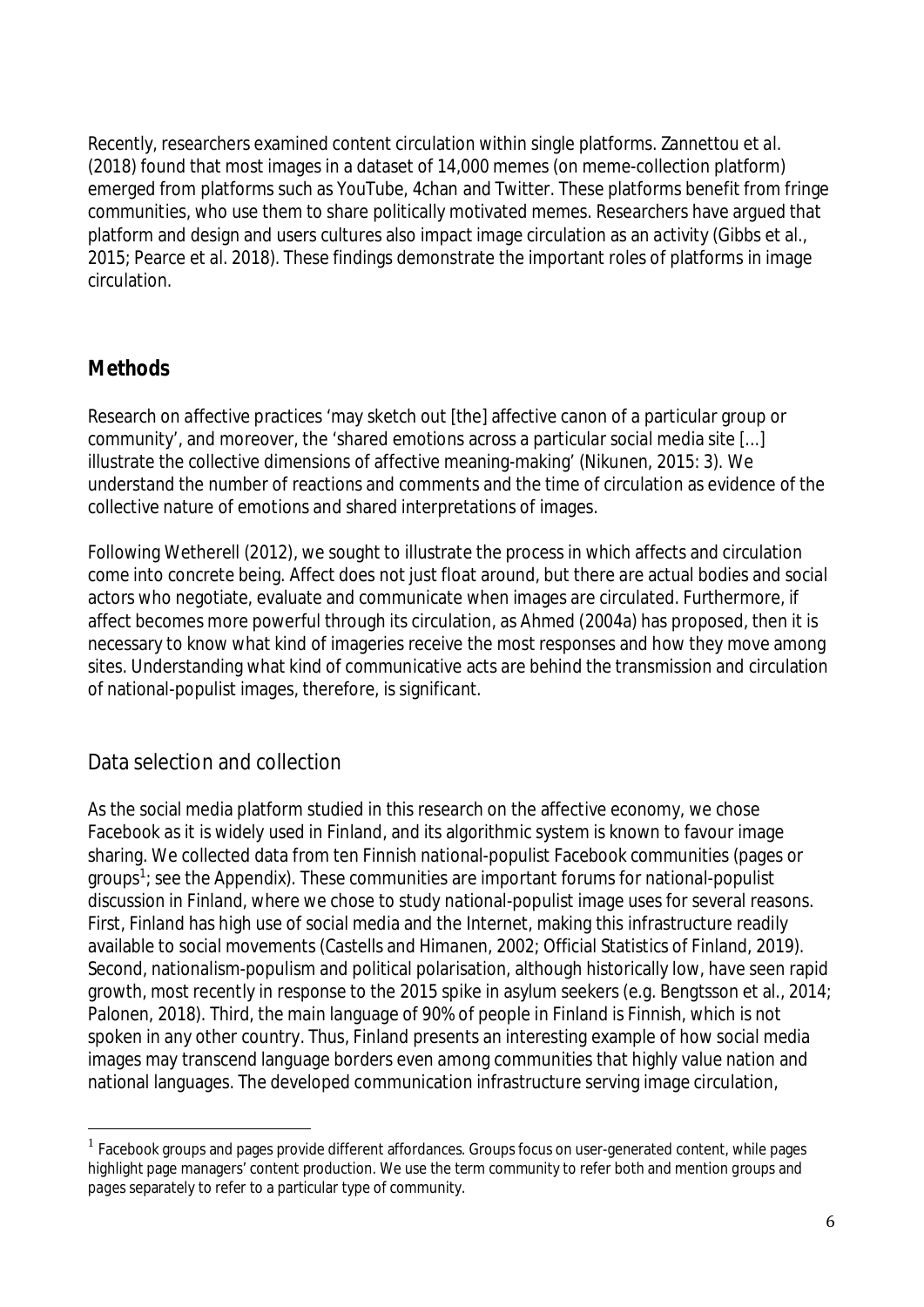combined with a nearly monolingual culture and the rising popularity of national-populism, make Finland an interesting example for studying image circulation: where do national-populist communities draw their images?

With slight differences in emphasis, the national-populist communities articulate a fairly coherent discourse blaming the government and European Union for immigration. Immigration is believed to introduce to the home country with harmful, alien, especially Islamist, influences that cause violence and terrorism. Immigration requires financial investments that otherwise would have gone to needy countrymen, such as veterans and the unemployed. The size of the communities varies from nearly 64,000 users (Soldiers of Odin) to only 260 (Rajat kiinni II or Shut the Borders II). Most have a few thousand members.

All the communities were public, so we collected posted content through the Facebook Graph API (an application programming interface). We had access to all these groups' posts, images and metadata, such as time of posting. Data were collected from February 2009 to February 2017. However, most images were posted in late 2015 and early 2016. We collected 54,688 posts and 7,607 images. All the posts, comments, metadata and images were downloaded for analysis. The investigated images included memes, photographs, cartoons and all other visual material.

The content studied was public and visible to all Facebook members. However, we acknowledged that studying national-populism could be considered sensitive by members of these communities, even when they were publicly visible. We sought to anonymise the details of the study setting and participating individuals to balance the questions of publicness and the communities' expectations of privacy. We, therefore, argue that this study follows ethical practices (Markham et al., 2012). Furthermore, at the time of collection, the data were available through Facebook API. Facebook recently limited data access to protect individual privacy and, for example, limit profiling. This data set was collected for academic research to analyse the non-identifiable dynamics of communities, so we argue that it may be used for academic publications. This research was exempt from institutional review in the authors' country as we studied public behaviour and actions without intervening in them. Instead of approval from an external institutional review body, research ethics in the authors' country emphasise the ethical decisions made by individual researchers based on ethical best practices, such as AoIR ethics guidelines (TENK, 2018).

#### Discourse-historical analysis of the images

Reactions, likes, comments and sharing indicate that user has invested her/his affective attention to these particular images, and used his/her time to react some way: liking, writing a comment or possibly sharing the image further. These images have been 'sticky' enough to grab users' attention in the constant flow of social media content and made them react (Paasonen, 2016). Stickiness is based on the repetition of associations that become intrinsic to this particular a sign or image and makes possible the accumulation of affective value of an image (Ahmed, 2004a: 89- 92). These interpretative associations may vary across communities and their ideologies and affects: in this study, it is meaningful that the images are shared among national-populist Facebook communities as part of their interpretative practices. In other words, historically produced interpretative associations are always part of images, and their repetition within certain affective-discursive practices makes them more and more affective. As Wetherell (2012: 159) says,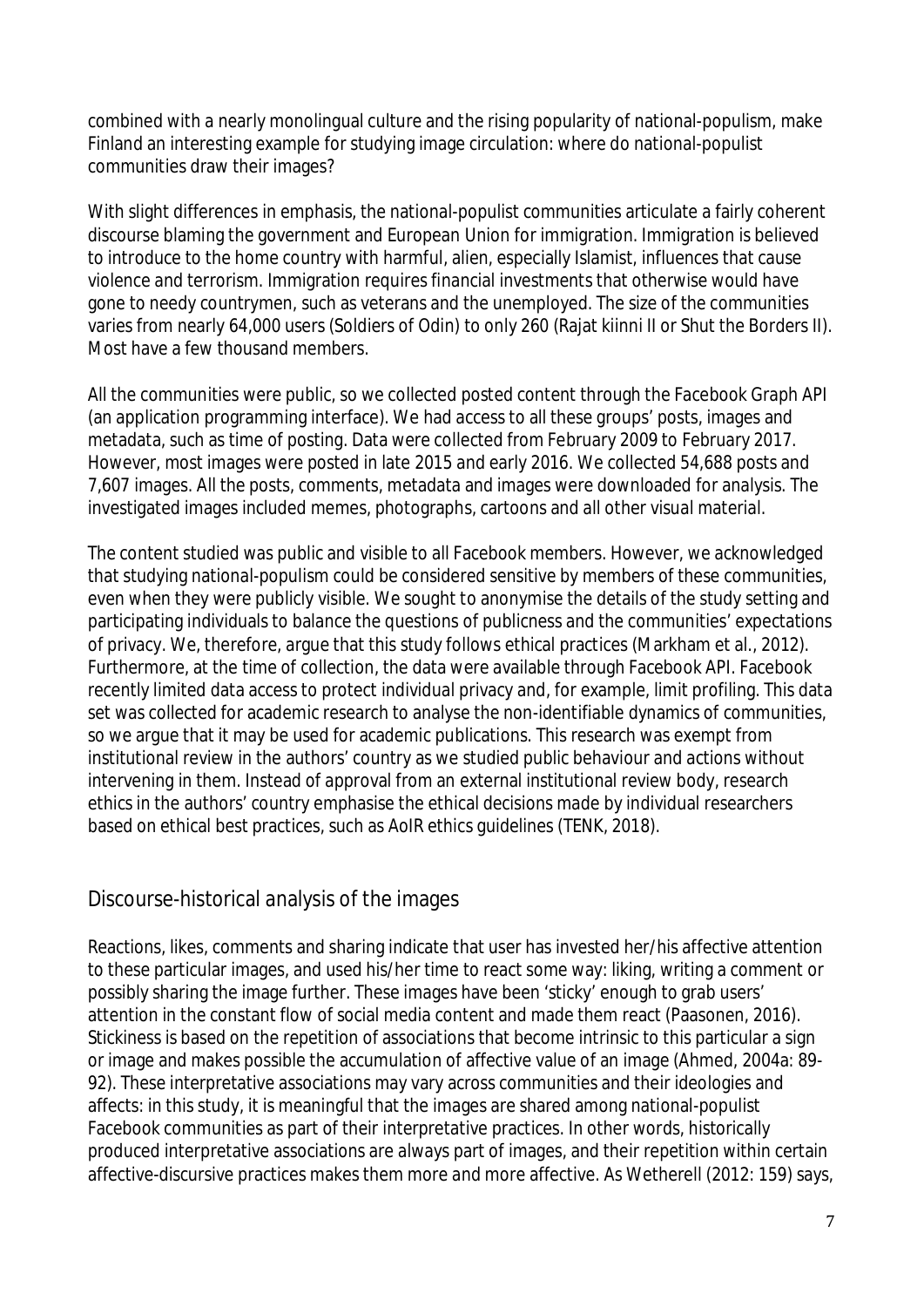it is the history of affective practice over time and the history of its entanglements with other social practices and social formations that creates value to affect. When certain kinds of images are posted and shared repeatedly, the gain more and more affective value (Ahmed 2004a). This is how images become powerful enough to catalyse and mobilise affective reactions (Ahmed, 2004a; Proitz, 2018: 551, 557; Wetherell et al., 2015: 57).

The discourse-historical perspective on images is crucial because of the historical dimension of affectivity and its entanglements with other social practices and formations (Wetherell, 2012: 159). Discourse-historical analysis explains why images contain culturally and politically shared perspective that provoke affective reactions. Discourse-historical analysis emphasises the relevance of context to the analysis of texts and images and considers 'intertextual and interdiscursive relationships between utterances, texts, genres and discourses, as well as extralinguistic social/sociological variables, and the history of an organisation or institution, and situational frames' (Reisigl and Wodak, 2009: 90). In the analysis, images are intertextually connected to related genres of discourse and strategies of information and history (Leeuwen and Wodak, 1999).

We selected the most commented, reacted and circulated images for further investigation and examined five images for each criteria for each community. From these, we chose three images to illustrate the study material and expand the discourse-historical analysis. Our analysis considered an image's genre, related comments (Image 2) or text (Image 3), as well as the situational frame (the sharing of the image in a national-populist Facebook community), the history of Finnish society and European nationalist thought, and the relationship of national-populist ideology to what the image depicted.

#### Tracking image circulation between national communities

To identify which images in our sample circulated, we needed to find when the same image appeared in several communities in our visual big data. We used image fingerprints, a computer science and digital forensics method to characterise images' appearance. We transformed all the images to fingerprints and searched for images with the same fingerprints to identify similarly appearing images. For each image, we computed a fingerprint (technically, a perceptual hash) that transformed it into a non-meaningful textual representation. Due to the computation method of fingerprinting, images that appear similar ('perceptual equality') have the same fingerprints (Jablons, 2017; Venkatesan et al., 2000; Zauner, 2010).

Based on these fingerprints, we compared two images and identified if they were the same. This analysis approach had limitations. We could not detect various image manipulations, such as rotations, created collages and added captions. Consequently, our analysis of image circulation did not include images with the same background but different text (as is common in memes whose captions are changed). We also applied computationally simple average hashing to images, despite the availability of more advanced methods for image fingerprinting (e.g. Ou and Rhee, 2010) and crowdsourcing approaches. This simple approach might have limited the findings but was appropriate for an initial investigation of large-scale image circulation using visual big data analysis methods. Due to these limitations, our results provide a lower bound of image circulation. Future researchers might relax the definition of similarity from exact match to perhaps a 90% match or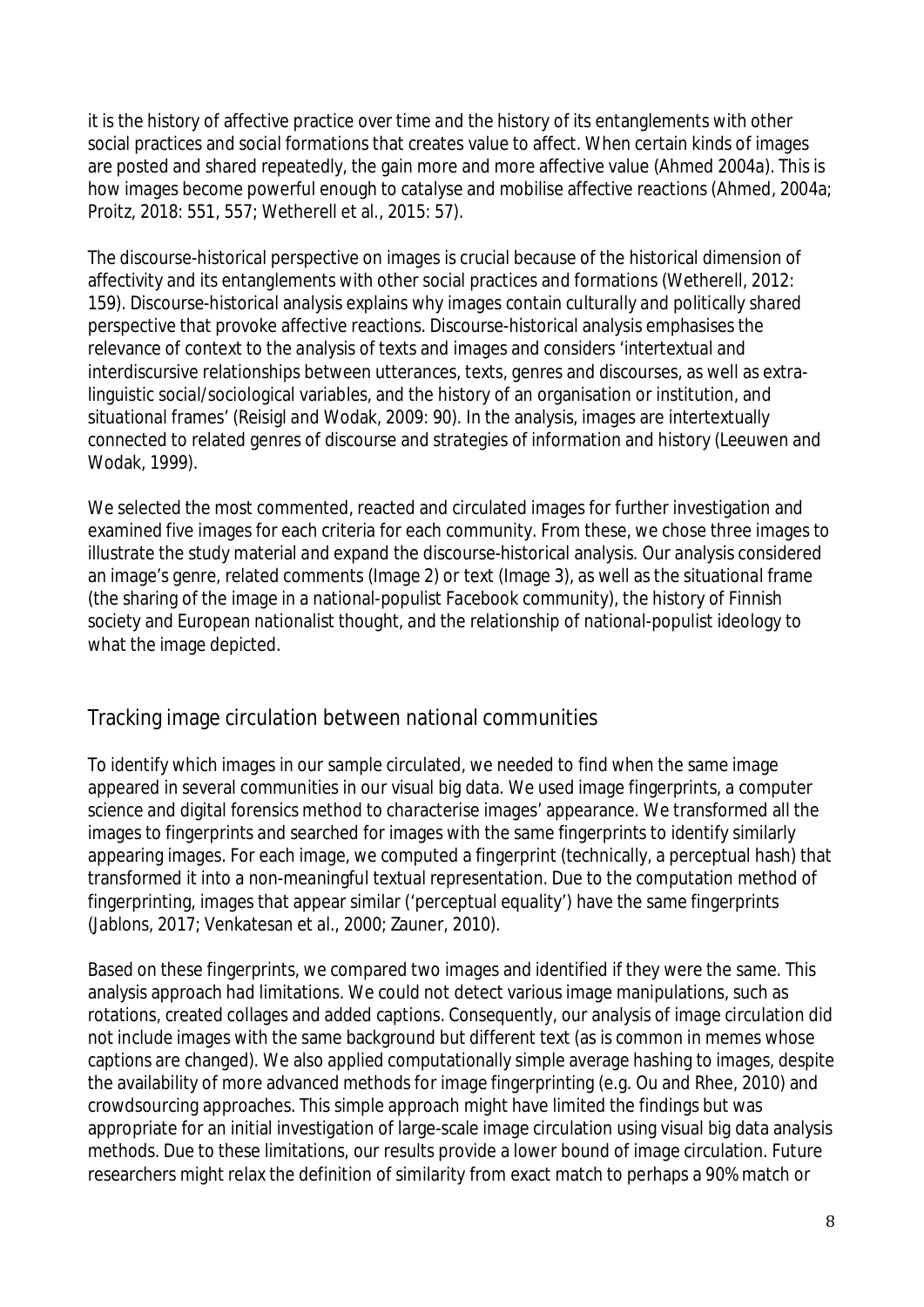apply more advanced computational methods to study image circulation on a larger scale. However, our findings well represent the vastness of image circulation, and a lower the match would increase the number of circulated images.

To examine image circulation, we conducted community- and individual-level analyses. At the community level, we examined how the same images appeared in different communities. Shared Facebook images have timestamps, so we could analyse the temporal dynamics of image sharing, observing an image shared first in one community and then another community. Second, in Facebook groups, each image carries the identity of its sharer, which allowed identifying which actors shared images. Both the timestamps and the identities were used to develop networks, first, between communities and, second, between persons and communities.

## Transnational image circulation

In this study, we used Incandescent, a meta reverse image search service (http://incandescent.xyz/), to search for online images similar to those we had collected from the communities. Incandescent uses Google, Bing, Baidu and Yandex reverse image searches and returns the URLs of all the images found. Manual inspection, however, found that the reverse image search was inaccurate: many images indicated as the same did not look similar. We needed to identify exact matches of the images, so we used image fingerprinting to identify the same images. The total sample contained more than 250,00 potential images from 73,000 domains. Closer examination revealed that many images were not similar to the search images, so reverse image search technology also seemed to return many non-relevant images. Consequently, we downloaded all the potential images and compared them with the images collected from the Facebook communities by running image similarity analysis to determine exact matches.

Finally, to explore the transnational dimension, we considered the language used on the pages of the images. Applying automatic language detection analysis, we examined the main site of each domain and its language to identify Finnish sites (main page in Finnish) and non-Finnish sites (main page in a non-Finnish language, e.g. Russian, Swedish, English). The list was manually curated to highlight large global platforms (e.g. Instagram and Pinterest) as on these platforms, the language of the site did not correctly indicate potential users' nationalities.

Network of image community and sites where the image was found were then visualised using force-layout to examine their structural properties. Statistical analyses were performed based on observations from visual analysis following the principles of data-intensive research (Kitchin, 2014). Applying visual big data analysis was hindered by validity and contextualisation challenges common with text data or any form of big data (e.g. boyd and Crawford, 2012; Grimmer and Stewart, 2013). For example, not all images returned by the reverse image search represented the searched image, so fingerprinting was conducted to increase validity. Unfortunately, the historic paths regarding how images have occurred on different sites still cannot be traced, so our analysis could not define the directions of circulation. It is crucial to develop new methods to do so to understand the ways in which right-wing political movements operate on social media. However, from the perspective of users who see the constant flow and circulation of images, their origins might not be so important.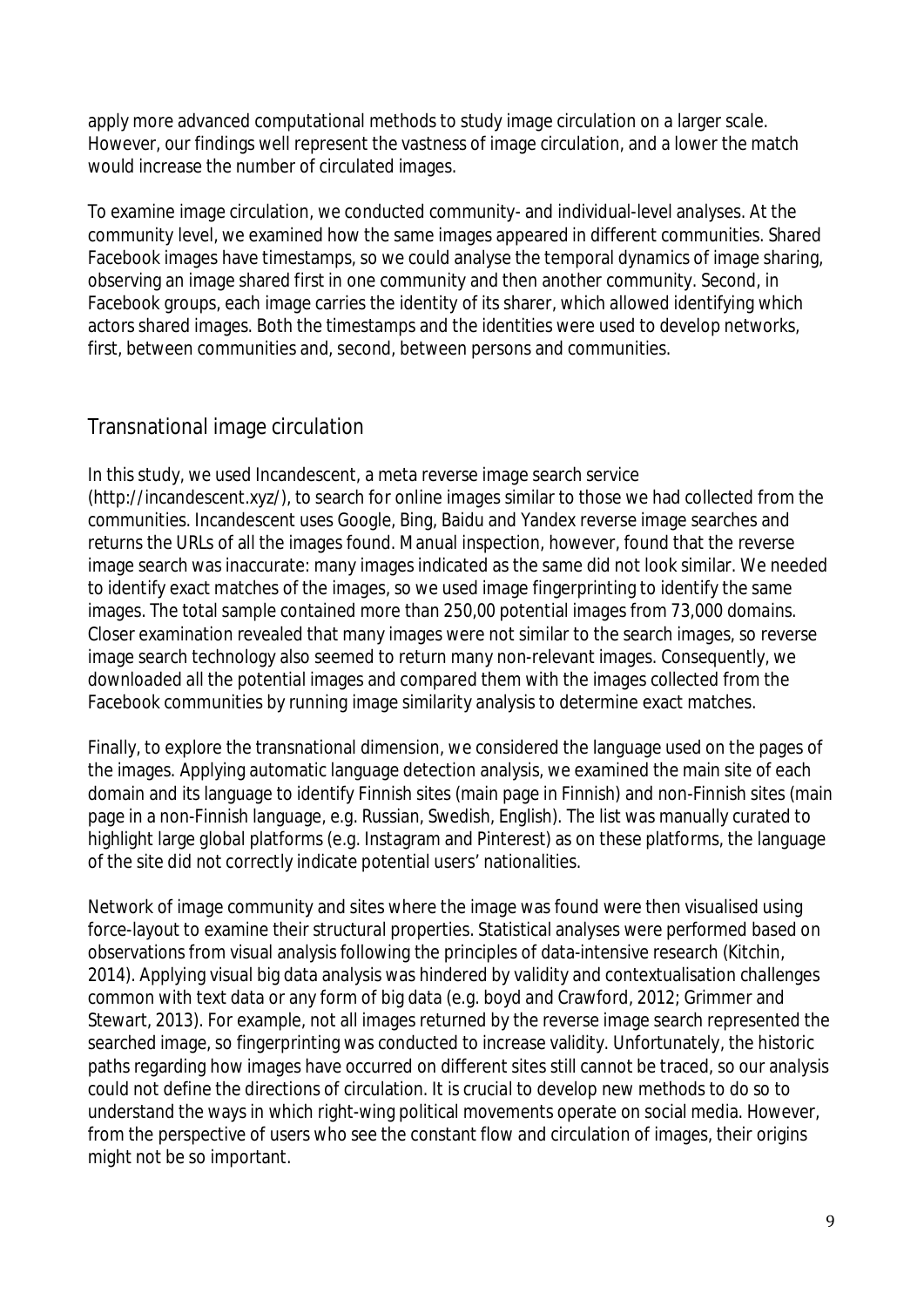### **Images mobilising affectivity**

In the research material from Finnish national-populist Facebook groups, the image that received the most reactions (e.g. thumb icons) was posted to the Soldiers of Odin Facebook group. This image presents a demonstration by this national-populist group in Tampere, Finland, in February 2016. The Soldiers of Odin Facebook group is clearly the largest (over 60,000 members), so in this sense it is unsurprising that this image received the most reactions (5,167) of the analysed images. However, Soldiers of Odin is not the most active community: three other communities have significantly more posts and comments despite their smaller size (see Appendix).



Image 1: Image with the most reactions. The image was posted to the Soldiers of Odin Facebook group in February 27 in 2016.

Image 1 represents members of Soldiers of Odin as marching troops, and, like many Soldiers of Odin group photos, includes only men. With their uniform black jackets, they resemble an army. The rear perspective hides the marchers' faces and physical differences, creating an effect of nearly absolute uniformity. The photo is intended to give the impression of quiet strength, decisiveness, discipline and domination. It evokes the masculine ideals of service and sacrifice to the fatherland and male camaraderie in war, which developed during the First World War in Europe and peaked with fascism, which stressed the warrior qualities of masculinity (Mosse, 1996: 130‒142, 168‒172).

As in the *fin de siècle* and fascist Germany (Mosse, 1996: 139-140), Finnish veteran organisations have had intense cultural impacts on the strong intertwining of masculinity, patriotism, nationality and religion. After the Second World War, soldiers and their sacrifices received praise for preserving Finland's independence. In the following decades, the cultural fusion of patriotism, nationalism and admiration for veterans was supported by official state and church rituals, numerous books and films, and public recollections of veteran organisations. These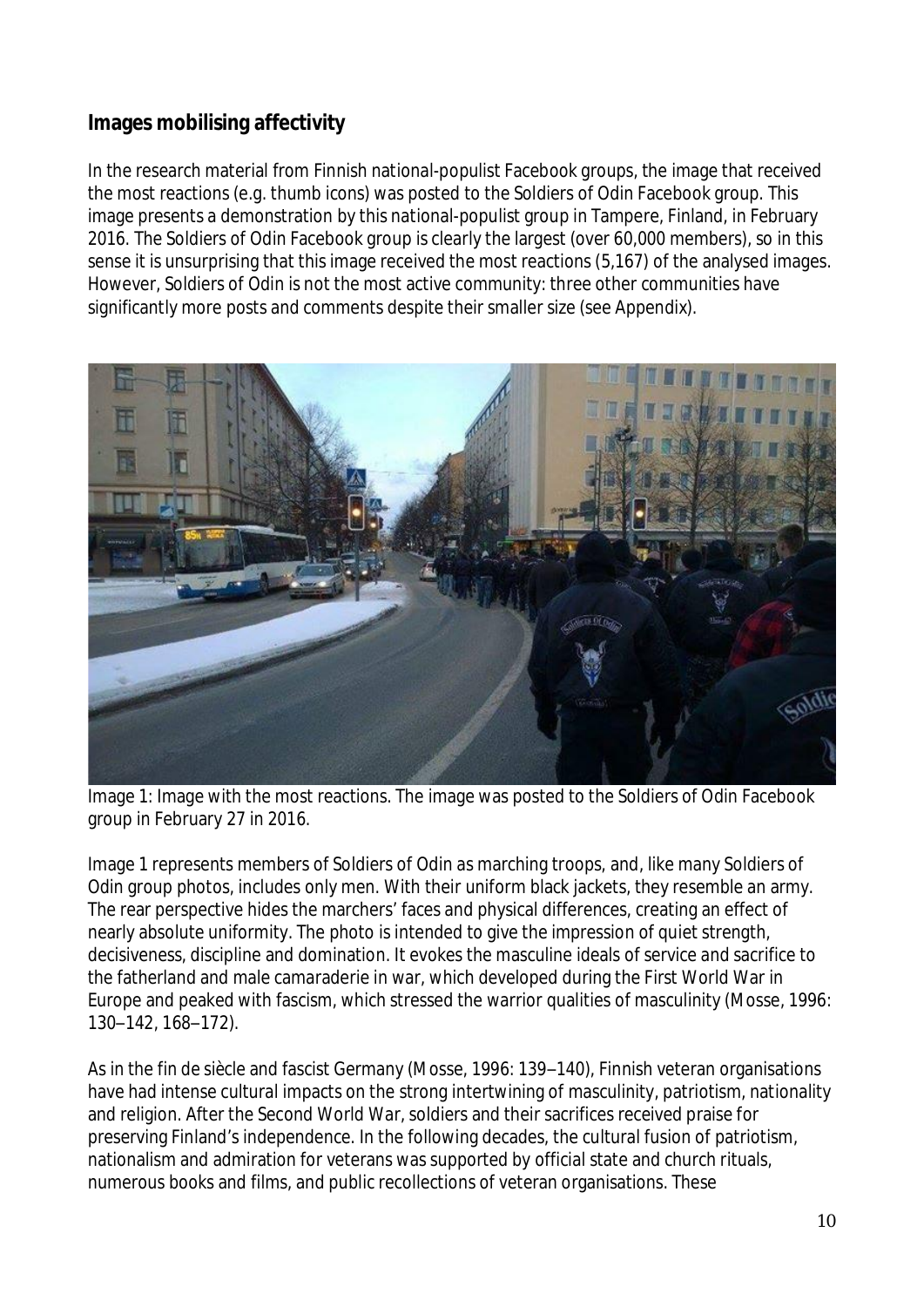commemorations have repeatedly emphasised the boundless unity and perseverance of Finnish forces (Kivimäki, 2012). These public and collective remembrances have created an emotional national narrative (White, 2000). This historical context gives affective force (Ahmed, 2004; Sakamoto, 2015) to the image of a unified, marching troop and appeals to those who accept the narrative produced by commemorations. The image and various studies on extreme nationalist movements in Europe (Ekman, 2014; Miller-Idriss, 2017) show that the image of man-as-soldier is essential to the national-populist ideology, and its appeal among the supporters of Soldiers of Odin further proves that.

Image 2 received the most comments. It and was also posted by the Soldiers of Odin Facebook group. It shows the freshly crowned Miss Helsinki with the runners-up in January 2017. From a representational perspective, the image itself has no peculiar features; it is a typical press photo from a beauty contest.



Image 2: The most commented image. The image was posted to the Soldiers of Odin Facebook group in February 7 in 2017.

Although often regarded as insignificant, women's beauty contests have been one prominent site for showcasing the racial purity and beauty of the nation. Beauty contests became popular at the same time as nationalist movements flourished in the 1920s and 1930s, and consequently, beauty contestants became the 'frontline soldiers in the battle of cultures' (Grout, 2013: 47). In Europe and North America, the concept of beauty that has represented the ideal characteristics of the nation has been strongly tied with the ideals of superiority and ideality of whiteness (Cisneros and Nakayama, 2015; Mattsson and Petterson, 2007).

While the cultural relevance of beauty contests has diminished, they remain a site where questions of nationality, national identity and race are negotiated. In the past decade, the selection of non-white contestants as the winners has prompted racist social-media attacks in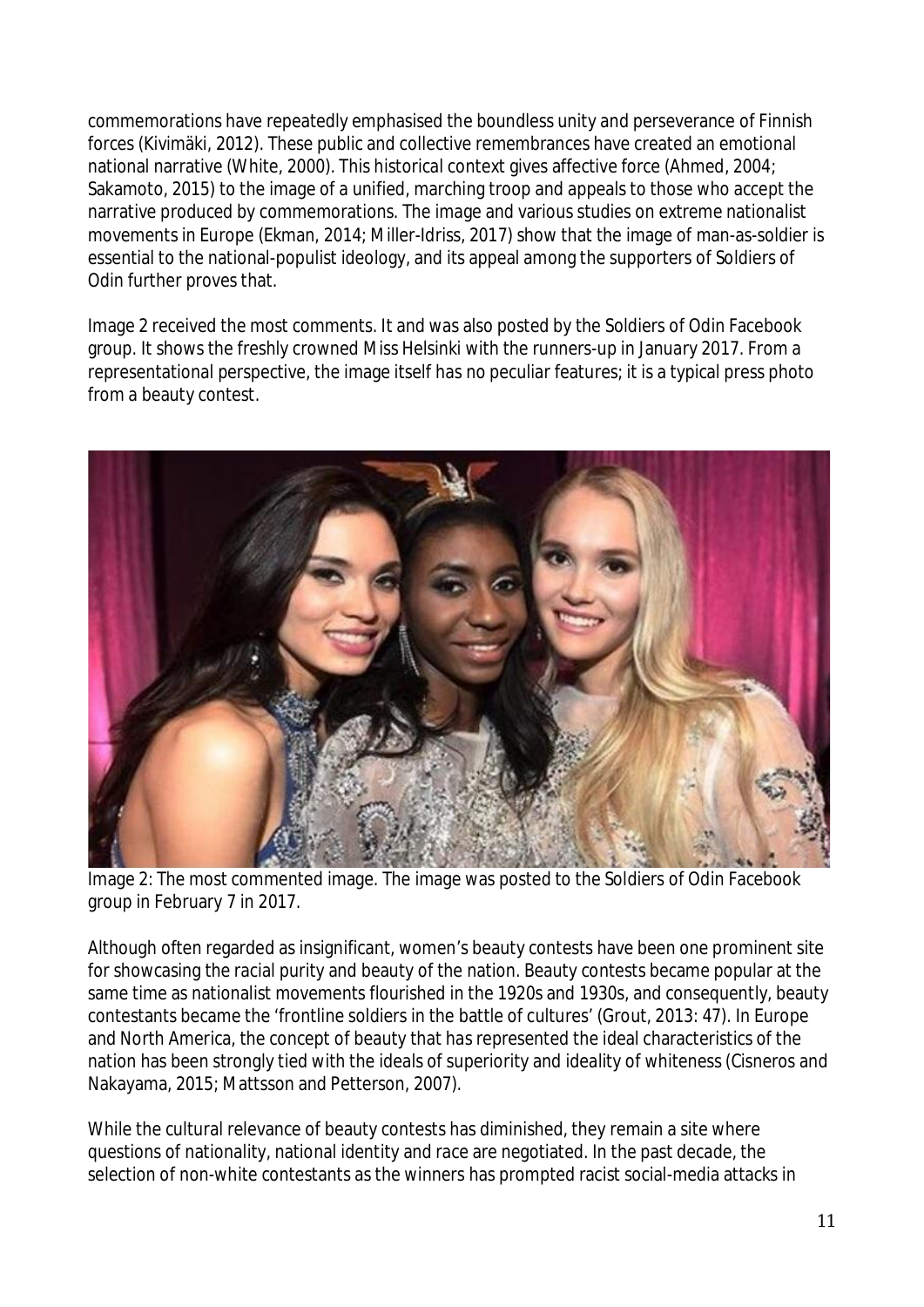United States (Cisneros and Nakayama, 2015), in France (Pheiffer, 2013) and in Belgium (Vanpevenaege, 2018). Cisneros and Nakayama (2015) noted that much of the debate on beauty contestants constitutes an 'old' type of racist discourse in contrast with colour-blind racism. The old racist discourse explicitly holds that different 'races' exist in a hierarchy. Accordingly, the discussion on the new Miss Helsinki on the Soldiers of Odin's Facebook group was highly unanimous, either explicitly or ironically declaring her unfit to represent 'Finnishness' because of her skin colour and mocking her appearance either as manly or ape-like. The constant repetition of same kind of comments by various users indicates that the prime function of commenting is to manifest one's belonging to the group and to its political ideology, and to connect with other supporters.

Despite the uniform nationalist-racist discourse, the discussion was very transnational. The post related to the image was written in English, indicating that the original sender, who probably was Finnish, wanted to reach international audiences. Although most comments were in English (50%) or Finnish (28%) or consisted of signs such as emojis or question marks (9%), comments were also written in Czech, Russian, Swedish, German, Estonian, Italian, French, Polish, Hungarian and Spanish. Only the Russian users received negative comments from some Finnish members because of the language used. Some English comments appeared to be from North American members as their comments lamented Europe's decline that they saw the new Miss Helsinki as embodying. However, caution should always be exercised when drawing conclusions based on anonymous Facebook discussions.

Image 3, which was the most circulated among the chosen Finnish national-populist FB groups, is a modification of Finland's coat of arms. The official coat of arms has a red background and yellow lion, but the modification has the same colours as the Finnish flag: blue and white, which are generally considered to be 'national' colours. The modification has additional text: 'Finland first. We will not surrender, we will not give up'. It is the logo of the national-populist group Finland First! (Suomi Ensin!). This image was sent to the group Minun Suomeni ON Sinivalkoinen (My Finland IS Blue and White) seven times, Suomi Ensin! Foorumi (Finland First! Forum) six times and Suomi Ensin! –aktivistipalvelu *(*later Suomen Kansa Ensin! [Finland's Folk First!]) once. Sharing and circulating the same image for multiple times shows how image circulation is an established affective practice through which supporters are able to take political actions: let their ideological stance to be visible, connect with other supporters, and to create and sustain the shared political identification and collective meaning-making.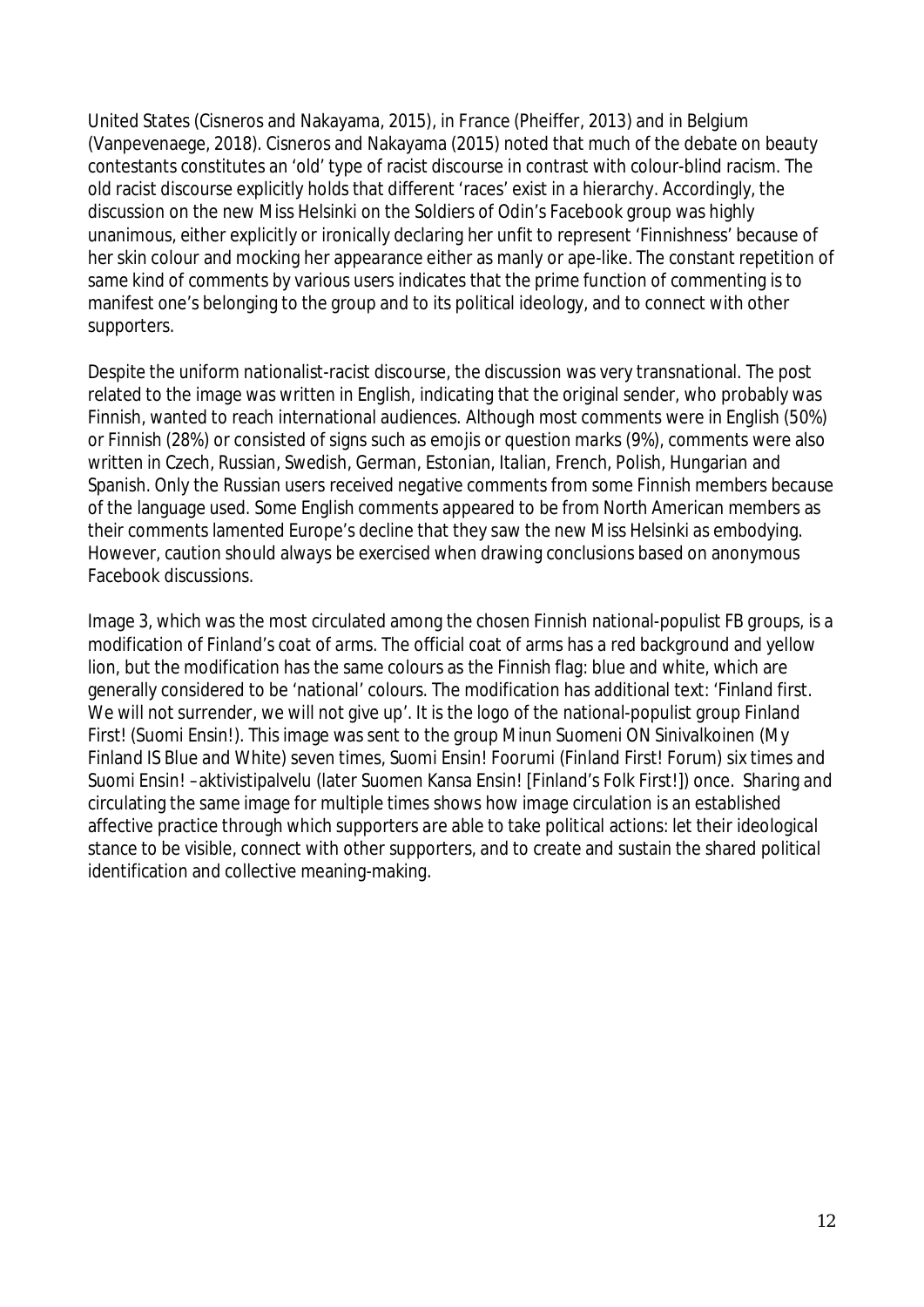

Image 3: The most circulated image. The image was shared and re-shared altogether 14 times during the research period: first time in *Minun Suomeni ON Sinivalkoinen* [My Finland IS blue and white] in 29 July in 2015 and last time in *Suomi Ensin! –Foorumi* [Finland First! Forum] in January 6 in 2017.

The image has clear, easy-to-share message. The blustery text creates the sense of constant battle against the enemy, recalling the Italian and German fascist ideology of the 1920s and 1930s to which the idea of continuing to fight real or imagined domestic and foreign enemies was central (Mosse, 1996: 177–180.). The idea of constant threat from inside the state (e.g. immigrants and other 'suspicious' groups) and outside powers (e.g. the EU) are typical of extreme nationalist movements throughout Europe (Bowman-Grieve, 2009: 993–995; Ekman, 2014; Salmela and Scheve, 2017: 577-578).

Within their publication contexts, all three images promote a sense of danger to the survival of the nation and for the feeling that this danger should be fought against. Through their circulation and surrounding activity (e.g. comments and reactions) that make them more visible on Facebook, the images have gained affective force. As previous studies suggested (Capelos and Demertzis, 2018; Salmela and Scheve, 2017; 2018), emotions such as anger, fear and resentment among supporters are essential for the success of national-populist movements. Our study shows that Facebook is an effective tool to spreading such images that mobilize such emotions both nationally and transnationally.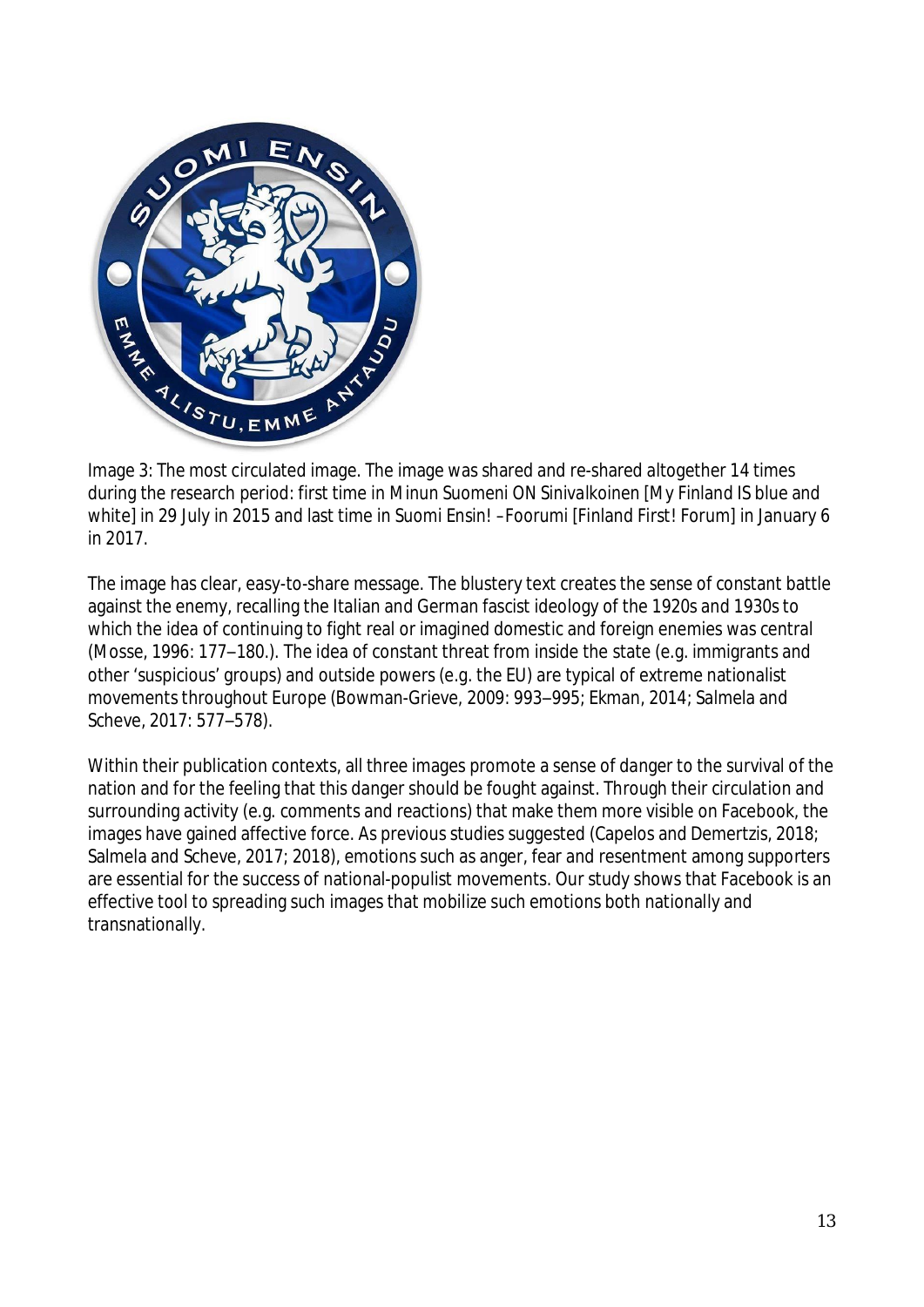**Spread of images between national communities**



Figure 1a: Image sharing among national communities. The width of the tie indicates the total volume of image resharing.

We explored the circulation of images among Finnish national-populist communities by conducting computational analysis at the community and individual levels. Figure 1a shows that communities 4, 5, 6 and 8 are central to the image network and actively share images. Communities 4 and 5 seem to be the origins of circulated images seen in communities 2, 6, 7, 8, 9 and 10, suggesting that they are circulation hubs actively supporting image circulation in other communities. These two communities are also among the largest in terms of content produced and members engaged, and their large membership partly explains their critical role in content circulation.

The less central communities do not engage in similar image sharing activity. Communities 2 and 7 often reuse images and send them to the community again. Communities 1 and 3 do not share images sent to other communities, but their images are shared again in communities 4 and 5, which possibly communicate them to community 9, with which they engage in much activity. Community 10 receives images from other communities but does not exchange them.

Figure 1a also shows that many communities reshare images within themselves. These images seem to have enough affective power to interest people who have already seen them. This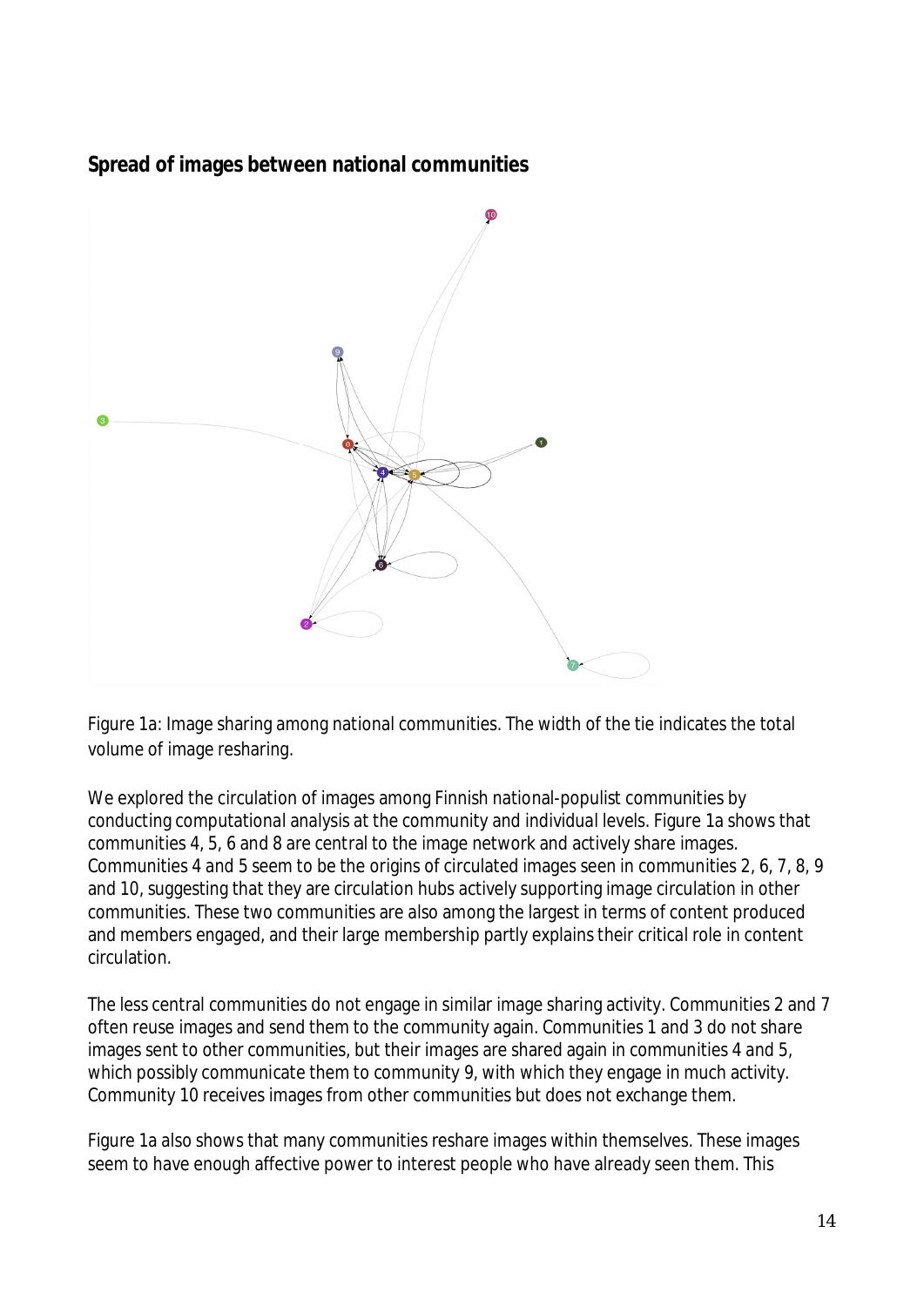behaviour suggests an interesting dimension of image circulation for further research: how images are reused in their original context.



Figure 1b: Individuals and how they share images with national communities. The width of the tie indicates the total volume of image resharing. Due to data restrictions, we could analyse only Facebook groups.

Regarding image circulation at the individual level, a small number of active members has powerful impacts. Figure 1b shows how individual users are involved in image sharing. Most users (light grey) only share similar images with a single group. A few users (dark grey) share the same images to more than one group. We observe that individual users active in a particular community group share most of the images. Image circulation activity thus is mostly not activated by a few persons but by the community at large. It, therefore, can be considered to be an organic activity.

However, users who bridge communities more actively circulate images. The mean number of images circulated is 1.75 for users active in only one community but 3.84 for users active in more than one community, normalised by the number of communities in which they are active. The difference is significant ( $p = 0.001$ , W=1,538). Figure 1b shows that while individuals active in only one community play an important role in image circulation, a small subset of super-engaged community members contributes significantly to these activities, as has been well established in many online environments (e.g. Graham and Wright, 2014; Maia and Rezende, 2016). Superengaged posters shared approximately 47% of the images, and the posters active only within one group shared 53%.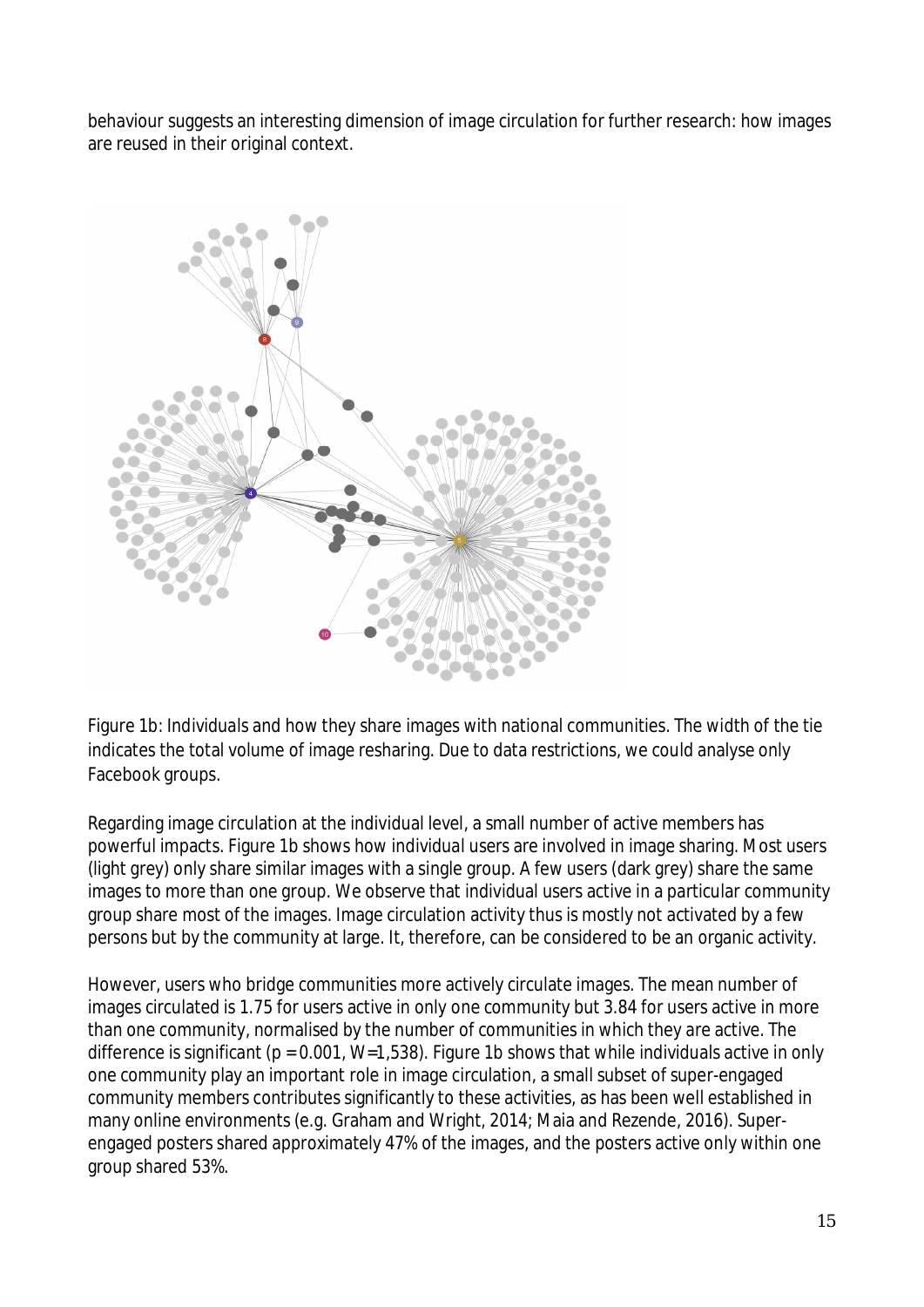**Images in the transnational perspective**



Figure 2: Selected communities and same images in Finnish (blue), non-Finnish (red) and global (green) platforms.

When exploring the movement of images between global and national communities, we noticed that our analysis of image sources reflected previous findings on linking behaviour: many communities have specific, unique websites, but large content distribution sites also emerge (Figure 2). Most websites are non-Finnish websites (red, e.g., bbc.com, feministisktperspektiv.se, biasedbbc.org). Images from Finnish websites (blue, e.g., uusisuomi.fi) and global platforms (green, e.g. Pinterest, imgur) are in the minority. The network also shows that large content distribution sites, or hubs, are user-generated content portals at the global level (e.g. Instagram, Pinterest and Twitter) and the national levels (e.g. Ylilauta, a Finnish discussion board similar to 4chan).

Our first observation is that many images used and circulated in Finnish national-populist communities are shared transnationally. This implicates that these images appeal to shared cultural and political understandings of users, transcending national borders. Furthermore,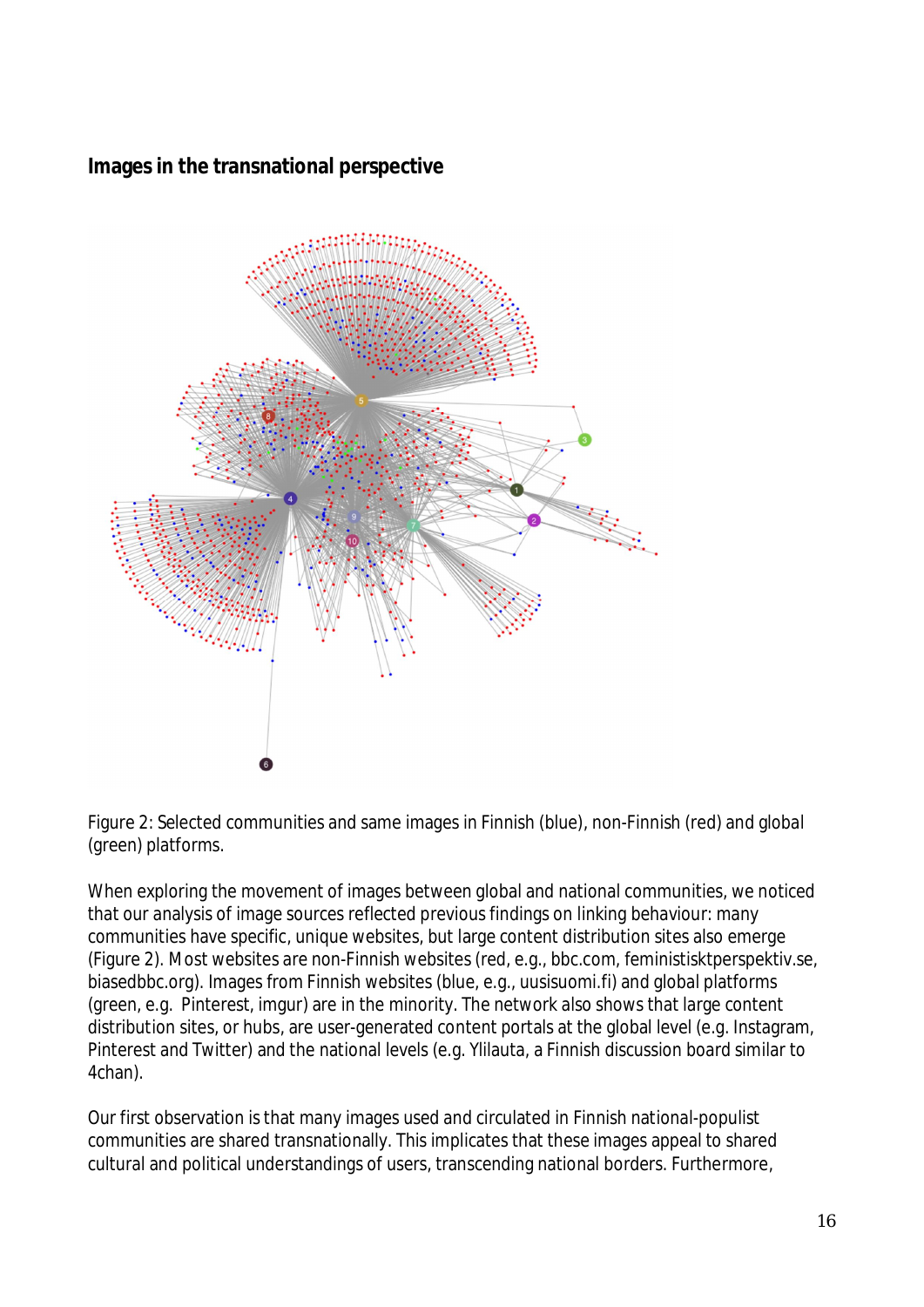national-populist movements, although motivated by local concerns, are able to use material produced transnationally to strengthen their supporters' ideological stances.

In a second observation, global platforms are critical to image circulation. We examined how many communities produce content (the degree of the edges in the network) and how much content is imported from other sites (the weight of those edges in the network). As seen in Table 1, an image also present on a global platform is shared more often on communities. Images from Finnish sites seem to be shared slightly more often in communities than images from non-Finnish sites. Although the differences and the effects are small, the differences are significant (Kruskal-Wallis  $\chi^2$ test 64.927, df=2, p < 0.001). Similarly, the number of images taken from sites (strength) is seen to have effects. Again, global platforms are the source of more images than Finnish and non-Finnish sites. Finnish sites, however, display more of the same images than non-Finnish sites. Again the differences are significant (245.95, df=2, p < 0.001). In addition to the pivotal role of global platforms, we show that Finnish sites and non-Finnish sites have similar degree in the network, indicating that both are often used as sources.

|                               | Degree    | Strength  |  |
|-------------------------------|-----------|-----------|--|
| Finnish sites (blue)          | 1.6       | 16.4      |  |
| Global platforms (green)      | 5.1       | 341.7     |  |
| Non-Finnish sites (red)       | 1.5       | 5.21      |  |
| <b>Statistical difference</b> | p < 0.001 | p < 0.001 |  |

Table 1: Means of degrees and strengths of different nodes in the network

Our results show that global platforms are important in image circulation. Both the number of Facebook communities to which each global platform provides images (measured through degree) and the number of images taken from each site (measured through strength) are higher than for Finnish sites and non-Finnish sites. Similarly, recent research on visual materials has suggested that studying these platforms is critical (Gibbs et al., 2015; Pearce et al 2018). Furthermore, the recent emergence of critical platform studies could prompt further investigation of the design and implementation of global platforms. What gives global platforms such an important role in this network? Previous research cited the lack of gatekeeping and relatively easy setup process in social media (e.g., Kwon et al, 2012), but the platforms' practices could also have a role (Matamoros-Fernandez, 2017). Further research could scrutinise the differences of global platforms involved in national-populist image circulation to describe in detail the mechanisms in this complex process.

Some studies have stressed the Internet's central role in establishing transnational networks between North American and certain Central and Southern European countries (Caiani and Kröll, 2015; Caiani and Wagermann, 2009; Doerr, 2017). Our study confirms this finding and but also concretely describes the essential role of image circulation and its established practices in these networks' operation. Furthermore, our analysis gives empirical proof of both the quantity and the geographical vastness of image circulation among national-populist movements. Based on our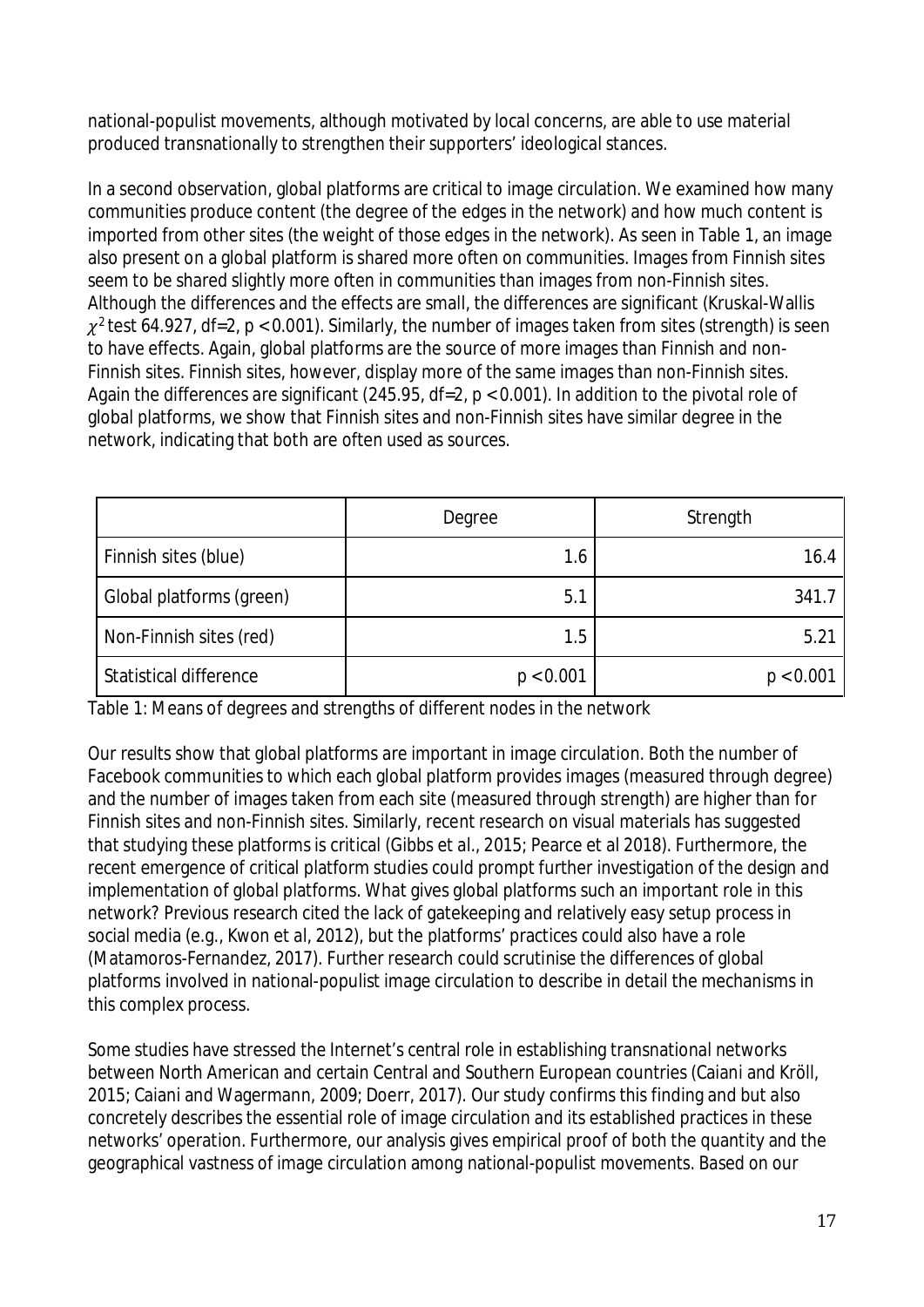findings, it is reasonable to suspect that the spread of the same images from one country to another helps right-wing and national-populist organisations unify their ideology transnationally and increase their messages' affective force, thereby strengthening their political movement on a global scale.

# **Conclusions**

Social media is increasingly based on visual communication practised within specific social settings or audiences (Schreiber, 2017). Images have become a powerful part of political communication. In our study, we demonstrate how images help to tie together the national-populist social network: through image sharing, commenting and reacting, supporters are able to create and sustain connections with each other, to feel united and express their political identity, political emotions and belonging. The repetitious nature of users' comments and the circulation of same images indicates this social and political function. In addition, images work as material for the affective-discursive practices in which emotional, nationalistic narratives from past are linked with current events, present political concerns, and shared feelings. Thus, image circulation has become an established affective practice among the national-populists, and national-populist thinking is effectively spread through images that catalyst and mobilise affects; fear, anger and resentment, that are essential for populist movements.

Our research reveals how images transcend country and language borders to pass among national sites and through global platforms. In this study, the geographical map of national-populist networks spreads from Finland to Britain and from Spain to the United States. The example of Finnish Facebook communities' networks and their image circulation shows that even a country that does not share a common language with any other country is tightly connected to the global network of right-wing and national-populist movements. As example image of Miss Helsinki shows, nationalist ideology does not prevent transnational connections. To the contrary, despite the uniform nationalist-racist discourse, the discussion itself was very transnational. These images evidently appeal to cultural and political understandings shared by users from different countries.

Global platforms are critical in image circulation and were the source of the most images in our research. National-populist movements, although motivated by local concerns, use transnationally and globally produced and circulated material to strengthen their supporters' ideological stances. Social media platforms, such as Facebook, provide a very useful tool for spreading and circulating these virulent and often racist images shared in communities of similar-minded people. Moderation of platforms still relies heavily on user reports, so in these communities, users are unlikely to disrupt the circulation of these images.

Methodologically, our research is on the forefront of visual big data research. Using images to understand the global networks of content sharing is a promising approach as images can overcome major language barriers. Tools such as image fingerprinting and reverse image search support theoretically framed social science research. In addition to pure computational analysis, our approach combines computational data analysis with discourse-historical approach. In our work, we used this analysis to connect the theoretical arguments (affectivity) to our computational operationalisation and our motivation for the data analysis (image circulation). This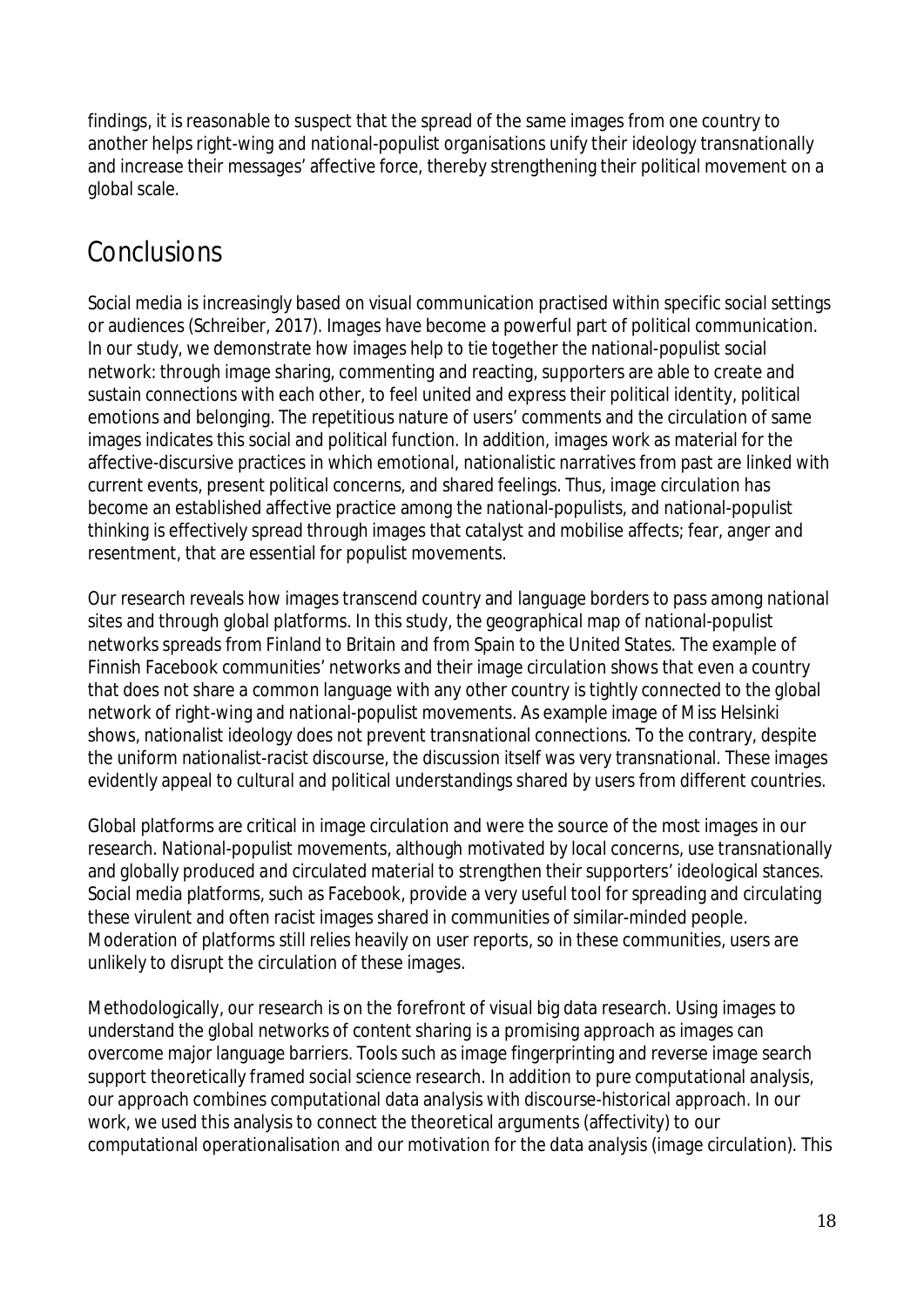approach may be interesting for researchers working with both qualitative and computational methods.

Our work opens opportunities for future methodological work in visual big data. For example, researchers can explore potential variations, such as changes in the meme captions of images. We use the qualitative work to support visual big data, but researchers could also move from computational data analysis to traditional qualitative analysis of images. Furthermore, researchers should seek possibilities to investigate the historical paths and directions of image circulation to better understand the operations of far-right movements on social media. This large-scale computational analysis of image circulation extends the debate on the importance of the affective economy.

#### **Bibliography**

Ahmed S (2004a) *Cultural Politics of Emotion*. Edinburgh: Edinburgh University Press.

Ahmed S (2004b) Collective feelings. Or, the impressions left by others. *Theory, Culture and Society* 21(2): 25–42.

Alessio D (2015) The dragon is not always red: the extreme right and ultra-nationalism in Wales. *National Identities* 17(3): 289–309.

Aslanidis P (2016) Is populism an ideology? A refutation and a new perspective. *Political Studies* 64(1): 88-104.

Audi R (2009) Nationalism, patriotism, and cosmopolitanism in an age of globalization. *Ethics* 13: 365–381.

Bayerl PS and Stonov L (2016) Revenge by photoshop: memefying police acts in the public dialogue about injustice. *New Media and Society* 18(6): 1006–1026.

Bengtsson Å, Hansen K, Harõarson ÓÞ, Narud HM and Oscarsson H (2013) *The Nordic Voter: Myths of Exceptionalism*. ECPR Press. Essex, UK.

Berntzen LE and Sandberg S (2014) The collective nature of lone wolf terrorism: Anders Behring Breivik and the anti-Islamic social movement. *Terrorism and Political Violence* 26(5): 759–779.

Betz H-G and Johnson C (2004) Against the current—stemming the tide: the nostalgic ideology of the contemporary radical populist right. *Journal of Political Ideologies* 9(3): 311–327.

Boudana S, Frosh P and Cohen AA (2017) Reviving icons to death: when historic photographs become digital memes. *Media, Culture and Society* 39(8): 1210–1230.

Bowman-Grieve L (2009) Exploring "Stormfront": a virtual community of the radical right. *Studies in Conflict and Terrorism* 32(11): 989–1007.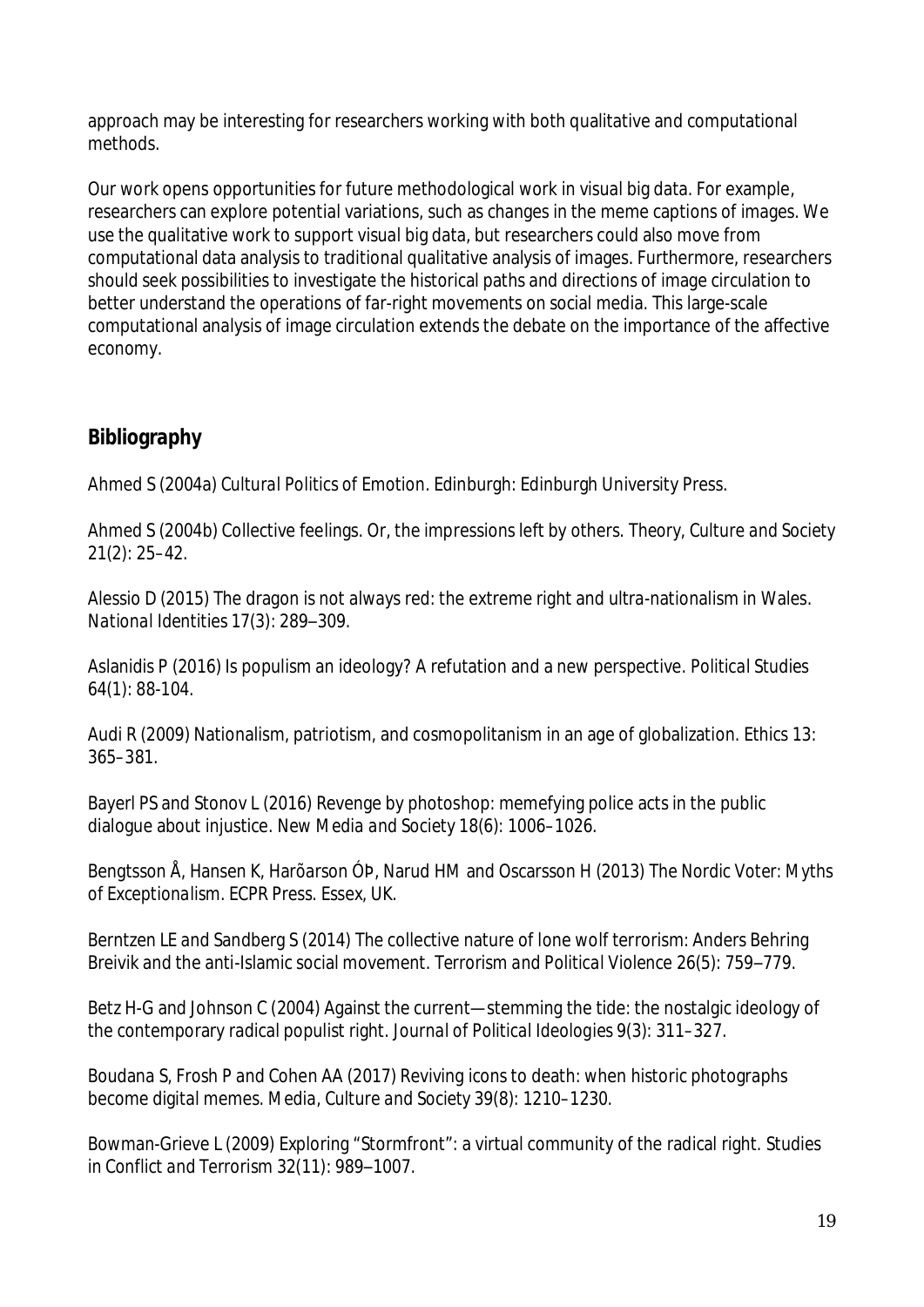boyd d and Crawford K (2012) Critical questions for big data. *Information, Communication and Society 15*(5): 662–679.

Brubaker R (2017a) Why populism? *Theory and Society* 46(5): 357-385.

Brubaker R (2017b) Between nationalism and civilizationism: the European populist moment in comparative perspective. *Ethnic and Racial Studies* 40(8): 1191–1226.

Caiani M and Kröll P (2015) The transnationalization of the extreme right and the use of the Internet. *International Journal of Comparative and Applied Criminal Justice* 39(4): 331‒351.

Caiani M and Wagermann C (2009) Online networks of the Italian and German extreme right. Information, Communication and Society 12(1): 66-109.

Capelos T and Demertzis N (2018) Political Action and Resentful Affectivity in Critical Times. *Humanity & Society* 42(4): 410-433.

Carah N (2014) Curators of databases: circulating images, managing attention and making value on social media. *Media International Australia* 150(1): 137-142.

Castells M and Himanen P (2002) The Information Society and the Welfare State: The Finnish Model. Oxford: Oxford University Press.

Cisneros JD and Nakayama TK (2015) New media, old racisms: Twitter, Miss America, and cultural logics of race. *Journal of International and Intercultural Communication* 8(2): 108–127.

Crociani-Windland L and Hoggett P (2012) Politics and affect. *Subjectivity* 5: 161–179.

Da Silva FC and Vieira MB (2018) Populism as a logic of political action. *European Journal of Social Theory*, April 1, 2018, 1-16. https://doi.org/10.1177/1368431018762540

Demertzis, N (2006) Emotions and populism. In: Hoggett P, Clarke S, and Thompson S (eds) *Emotion, Politics and Society.* London: Palgrave, pp. 103–122.

Doerr N (2017) Bridging language barriers, bonding against immigrants: a visual case study of transnational network publics created by far-right activists in Europe. *Discourse and Society* 28(1): 3–23.

Dow PA, Adamic LA and Friggeri A (2013) The anatomy of large Facebook cascades. *Proceedings of the 7th International AAAI Conference on Weblogs and Social Media*, pp. 145–154. Massachusetts, USA, July 8–11, 2013. California, USA: AAAI Press.

Ekman M (2014) The dark side of online activism: Swedish right-wing extremist video activism on YouTube. MedieKultur 56: 79-99.

Freeden M (2017) Editorial. *Journal of Political Ideologies*. 22(1): 1–11.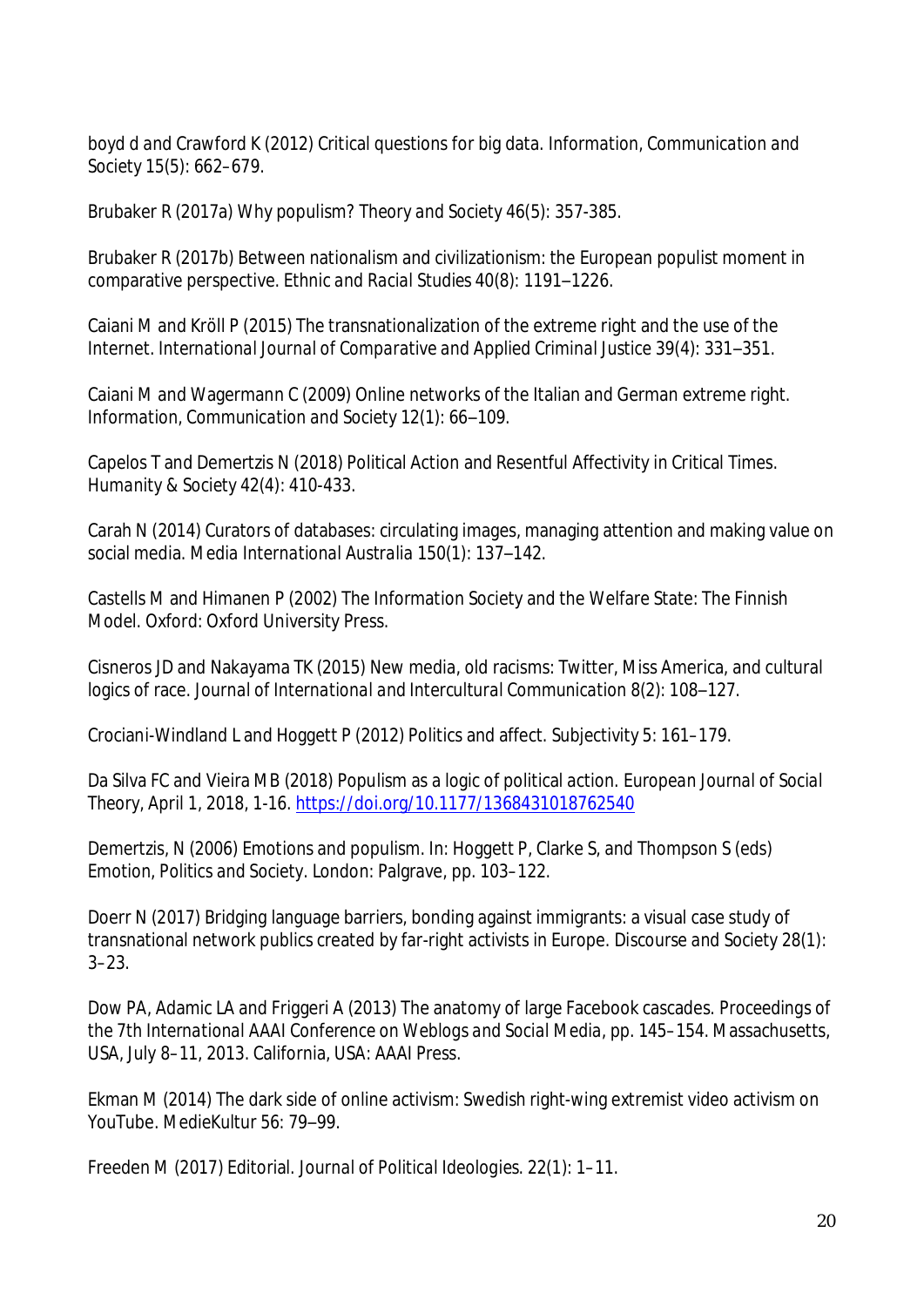Gibbs M, Meese J, Arnold M, et al. (2015) #Funeral and Instagram: death, social media, and platform vernacular. *Information, Communication and Society*, *0*(0), 1–14. https://doi.org/10.1080/1369118X.2014.987152

Graham T and Wright S (2014) Discursive equality and everyday talk online: the impact of "superparticipants." *Journal of Computer-Mediated Communication 19*(3): 625–642.

Grimmer J and Stewart BM (2013) Text as data: the promise and pitfalls of automatic content analysis methods for political texts. *Political Analysis* 21(3): 267–297.

Grout H (2013) Between Venus and Mercury: the 1920s beauty contest in France and America. *French Politics, Culture and Society* 31(1): 47–68.

Highfield T and Leaver T (2016) Instagrammatics and digital methods: studying visual social media, from selfies and GIFs to memes and emoji. *Communication Research and Practice* 2(1): 47‒62.

Horsti K (2016) Digital Islamophobia: the Swedish woman as a figure of pure and dangerous whiteness. *New Media and Society* 19(9): 1440 –1457.

Jablons Z (2017) Evaluating perceptual image hashes at OkCupid. Available at: https://tech.okcupid.com/evaluating-perceptual-image-hashes-okcupid/ (accessed 31 December 2018).

Keskinen S (2013) Antifeminism and white identity politics: political antagonisms in radical rightwing populist and anti-immigration rhetoric in Finland. *Nordic Journal of Migration Research* 3(4): 225‒232.

Kitchin R (2014) Big data, new epistemologies and paradigm shifts. *Big Data and Society* 1(1): 1– 12.

Kivimäki V (2012) Between defeat and victory: Finnish memory culture of the Second World War. *Scandinavian Journal of History* 37(4): 482‒504.

Kligler-Vilenchik N and Thorson K (2016) Good citizenship as a frame contest: Kony2012, memes, and critiques of the networked citizen. *New Media and Society* 18(9): 1993–2011.

Koster W and Houtmann D (2008) Stormfront is like a second home to me. *Information,* Communication and Society 11(8): 1155-1176.

Kraidy M (2012) Contention and circulation in the digital Middle East: music video as catalyst. *Television and New Media* 14(4): 271–285.

Krämer B (2017) Populist online practices: the function of the Internet in right-wing populism, *Information, Communication and Society* 20(9): 1293‒1309.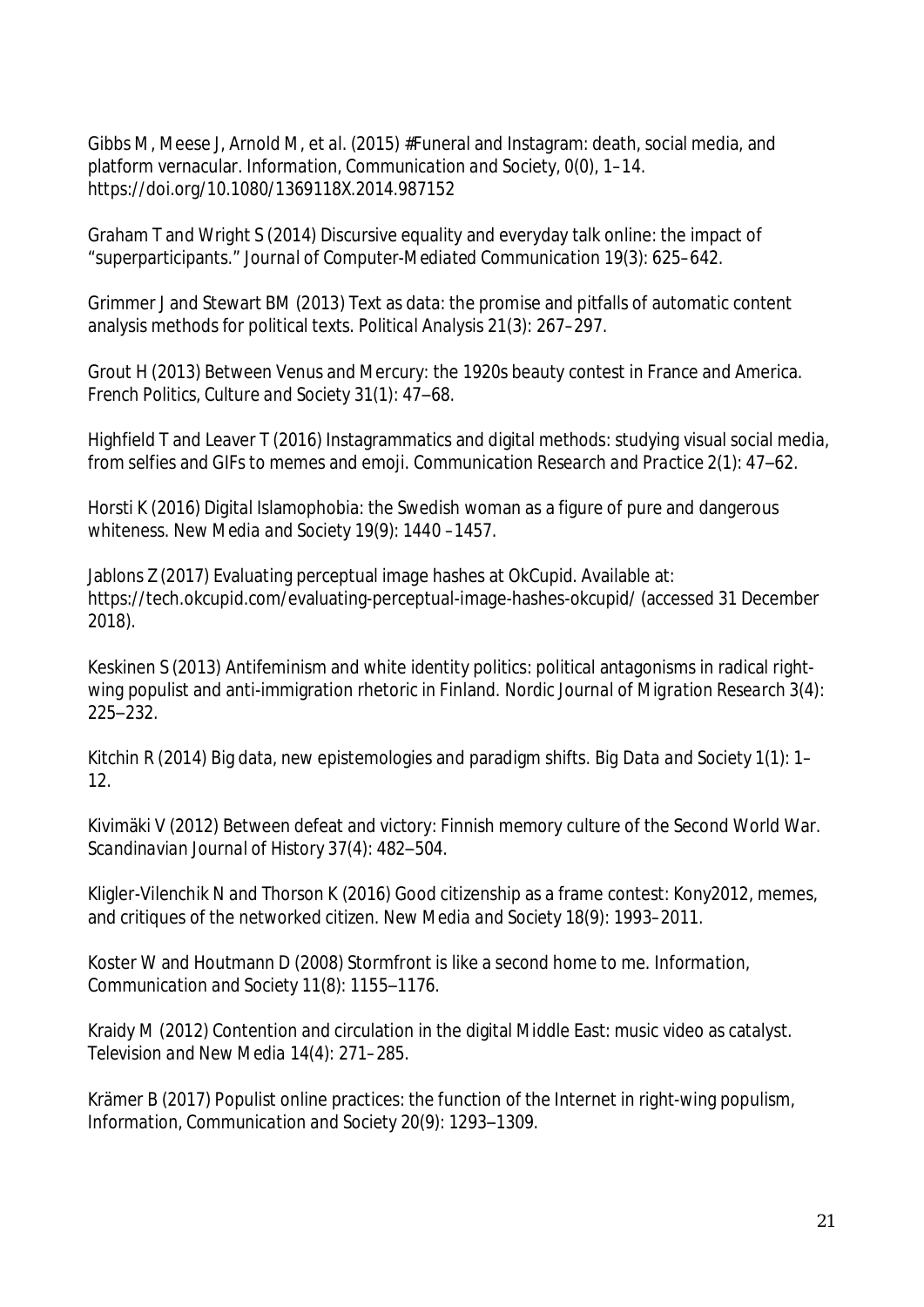Kwon K H, Oh O, Agrawal M and Rao H R (2012) Audience gatekeeping in the Twitter service: An investigation of tweets about the 2009 Gaza conflict. AIS Transactions on Human-Computer Interaction, 4(4): 212-229.

Maia RCM and Rezende TAS (2016) Respect and disrespect in deliberation across the networked media environment: examining multiple paths of political talk. *Journal of Computer-Mediated Communication* 21(2): 121–139.

Markham A, Buchanan E and Association of Internet Researchers Ethics Working Committee (2012) Ethical decision-making and Internet research: version 2.0. Available at: https://aoir.org/reports/ethics2.pdf (accessed 31 December 2018).

Matamoros-Fernandez A (2017) Platformed racism: the mediation and circulation of an Australian race-based controversy on Twitter, Facebook and YouTube. *Information, Communication and Society* 20(6): 930‒946.

Mattsson K and Petterson K (2007) Crowning Miss Sweden—national constructions of white femininity. *NORA—Nordic Journal of Women's Studies* 15(4): 233-245.

Miller-Idriss C (2017) Soldier, sailor, rebel, rule-breaker: masculinity and the body in the German far right. *Gender and Education* 29(2): 199-215.

Moffit B and Tormey S (2014) Rethinking populism: politics, mediatisation and political style. *Political Studies* 62: 381-397.

Mosse GL (1996) *The Image of Man: The Creation of Modern Masculinity*. New York/Oxford: Oxford University Press.

Mudde, C & Kaltwasser CR (2012) Populism and (liberal) democracy: a framework for analysis. In: Mudde C and Kaltwasser CR (eds) *Populism in Europe and the Americas. Threat or corrective for democracy?* Cambridge: Cambridge University Press, pp. 1-27.

Nikunen K (2015) Politics of irony as the emerging sensibility of the anti-immigrant debate. In: Andreassen R and Vitus K (eds) *Affectivity and Race: Studies from the Nordic Context*. Farnham: Ashgate, pp.  $21-42$ .

Nikunen K (2019) Media, emotions and affect. In: Curran J and Hesmondhalgh D (eds) *Media and Society*. London: Bloomsbury. pp. 323-340.

O'Halloran KL, Tan S, Wignell P, Bateman JA, Pham D-S, Grossman M and Moere AW (2016) Interpreting text and image relations in violent extremist discourse: a mixed methods approach for big data analytics. *Terrorism and Political Violence* 31(3): 454–474.

O'Halloran KL, Tan S, Wignell P and Lange R (2018) Multimodal recontextualisations of images in violent extremist discourse. In: Zhao S, Djonov E, Björkvall A and Boeriis M (eds) *Advancing Multimodal and Critical Discourse Studies: Interdisciplinary Research Inspired by Theo Van Leeuwen's Social Semiotics.* London: Routledge, pp. 181-202.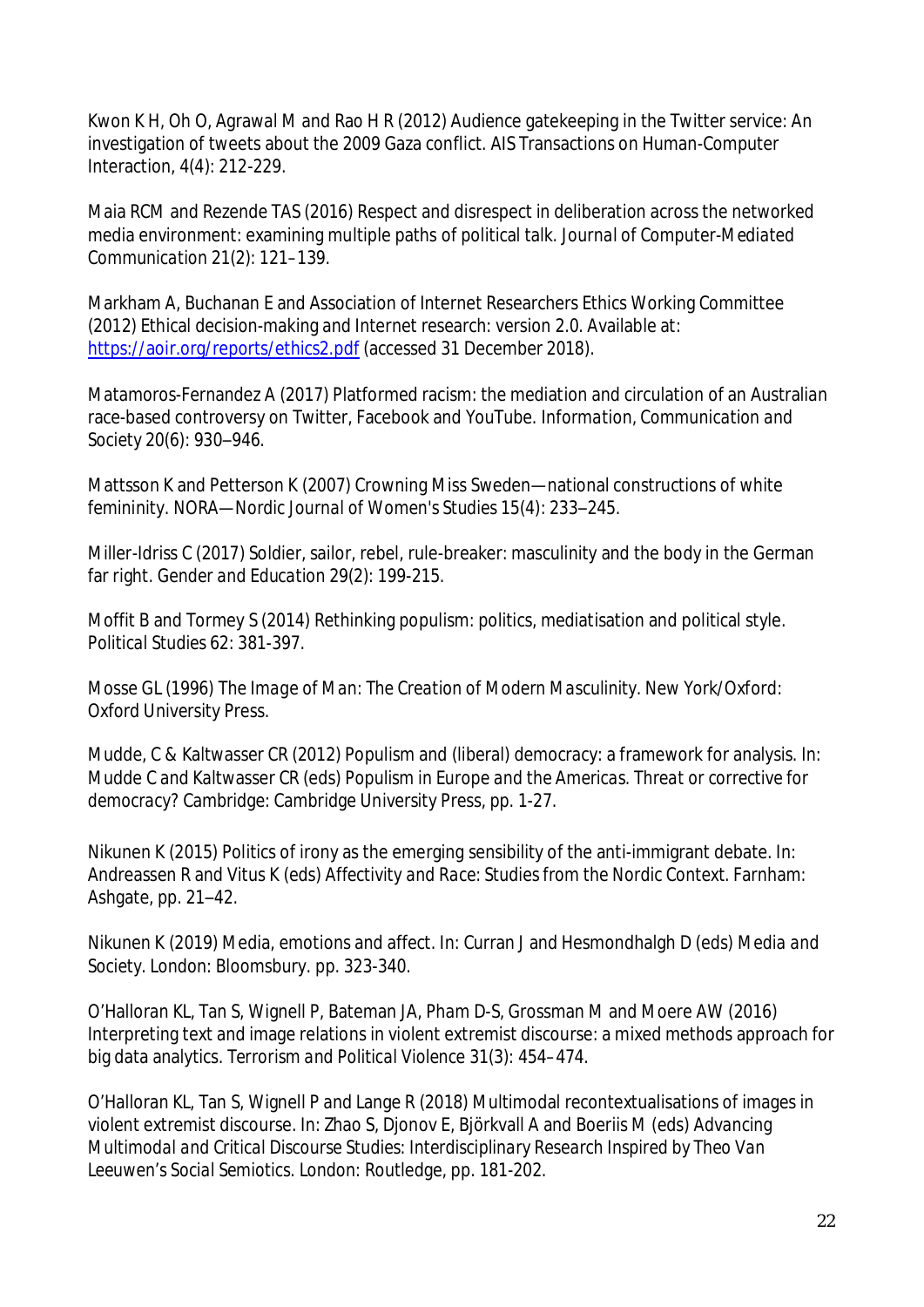Ou Y and Rhee KH (2010) A survey on image hashing for image authentication. *IEICE Transactions on Information and Systems* 93(5): 1020‒1030.

Paasonen, S (2016) Fickle focus. Distraction, affect and the production of value in social media. *First Monday* 21(10-3): 1-15.

Palonen E (2017) Finland. *European Journal of Political Research Political Data Yearbook* 56(1): 92–98.

Pearce W, Özkula SM, Greene AK, Teeling L, Bansard JS, Omena JJ and Rabello ET (2018) Visual cross-platform analysis: digital methods to research social media images. *Information, Communication and Society* 22 Jun 2018, 1–20. https://www.tandfonline.com/doi/abs/10.1080/1369118X.2018.1486871

Pheiffer A (2013) Explaining the racist response to the new Miss France. *Elle*, 10 December. Available at: https://www.elle.com/culture/career-politics/news/a18782/french-response-tomiss-france-reveals-racism/ (accessed 31 October 2018).

Proitz L (2018) Visual social media and affectivity: the impact of the image of Alan Kurdi and young people's response to the refugee crisis in Oslo and Sheffield*. Information, Communication and Society* 21(4): 548‒563.

Reisigl M and Wodak R (2009) The discourse-historical approach (DHA). In: Wodak R and Meyer M (eds.) *Methods of Critical Discourse Analysis*, 2nd ed. London: Sage, pp. 87–121.

Sakamoto R (2015) Mobilizing affect for collective war memory. Kamikaze images in Yushukan. *Cultural Studies* 29(2): 158–184.

Salmela M and von Scheve C (2017) Emotional roots of right-wing political populism. *Social Science Information* 56(4): 567–595.

Salmela M and von Scheve C (2018) Emotional dynamics of right- and left-wing political populism. *Humanity and Society* 42(4): 434–454.

Schreiber M (2017) Audiences, aesthetics and affordances. Analysing practices of visual communication on social media. *Digital Culture and Society* 3(2): 143-164.

Sumiala J and Tikka M (2011) Reality on circulation - school shootings, ritualised communication, and the dark side of the sacred. ESSACHESS. Journal for Communication Studies 4(2): 145-159.

Tateo L (2005) The Italian extreme right on-line network: an exploratory study using an integrated social network analysis and content analysis approach. *Journal of Computer-Mediated Communication* 10(2). https://doi.org/10.1111/j.1083-6101.2005.tb00247.x.

TENK (2018) Ethical review in Finland. Finnish national board on research integrity. Available at https://www.tenk.fi/en/ethical-review-in-finland (Accessed 26 March 2019).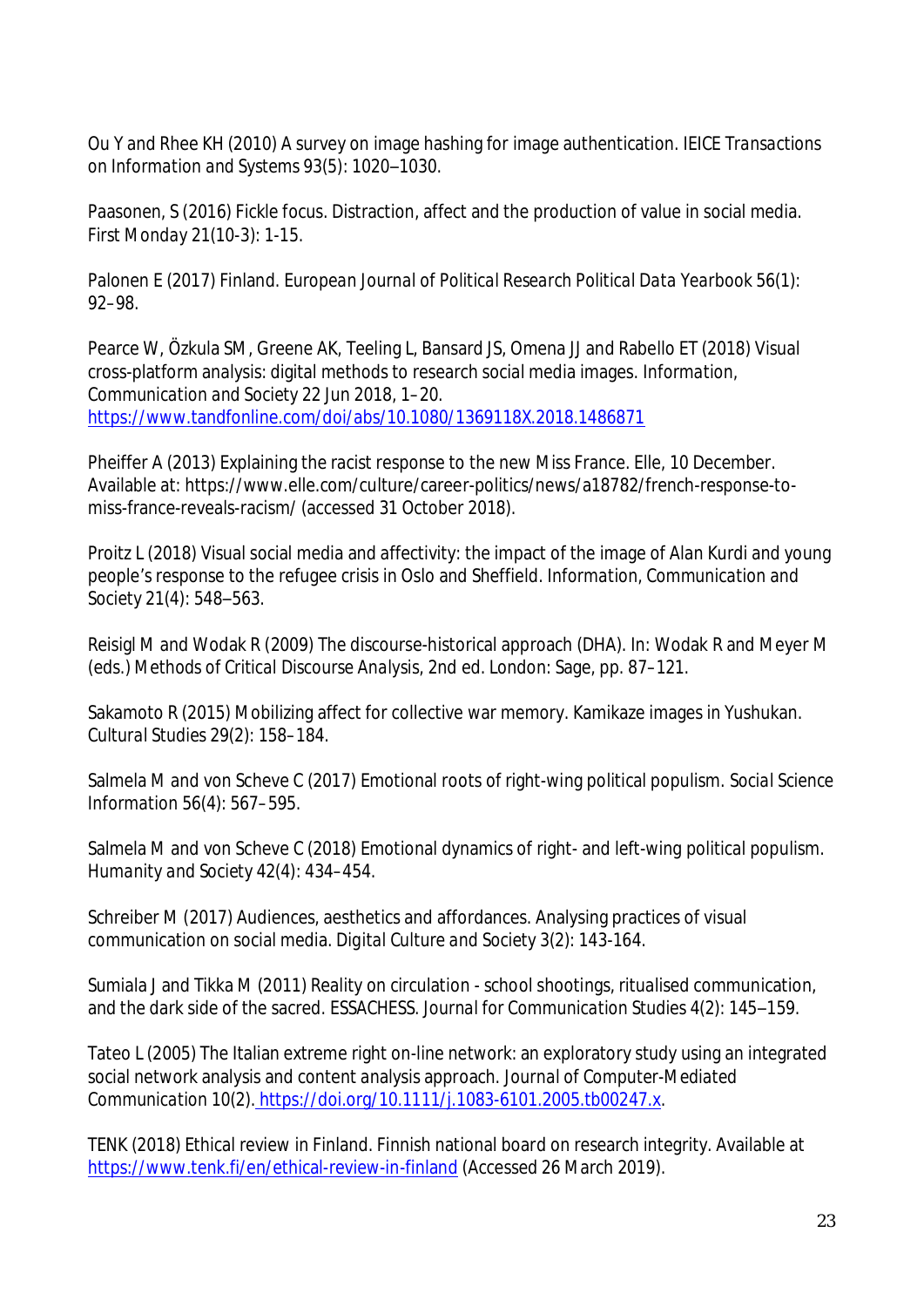Topinka RJ (2018) Politically incorrect participatory media: racist nationalism on r/ImGoingToHellForThis. *New Media and Society* 20(5): 2050–2069.

Van Leeuwen T and Wodak R (1999) Legitimizing immigration control: a discourse-historical analysis. *Discourse Studies* 1(1): 83–118.

Vanpevenaege X (2018) Beauty queen hits back at racist critics. *BBC News*, 18 January 2018. Available at: https://www.bbc.com/news/av/world-42726615/beauty-queen-hits-back-at-racistcritics (accessed 31 October 2018).

Venkatesan R, Koon SM, Jakubowsk, MH and Moulin P (2000) Robust image hashing. In *Image Processing 2000. Proceedings. 2000 International Conference*, vol. 3. Vancouver: Institute of Electrical and Electronics Engineers, pp. 664–666.

Wetherell M (2012) *Affect and Emotion. A New Social Science Understanding*. London: Sage.

Wetherell M (2015) Trends in the turn to affect: A social political critique. *Body & Society* 21(2): 139-166.

Wetherell M, McCreanor T, McConville Alex, Barnes HM and le Grice J (2015) Settling space and covering the nation: some conceptual considerations in analysing affect and discourse. *Emotions, Space and Society* 16: 56–64.

Zannettou S, Caulfield T, Blackburn J, De Cristofaro E, Siriviano, M, Stringhini G and Suarez-Tangil G (2018) On the origins of memes by means of fringe web communities. Available at: http://arxiv.org/abs/1805.12512 (accessed 31 December 2018).

Zauner C (2010) Implementation and benchmarking of perceptual image hash functions. Available at https://www.phash.org/docs/pubs/thesis\_zauner.pdf (accessed 31 December 2018).

Zelizer B (2010) *About to Die: How News Images Move the Public Account*. Oxford: Oxford University Press.